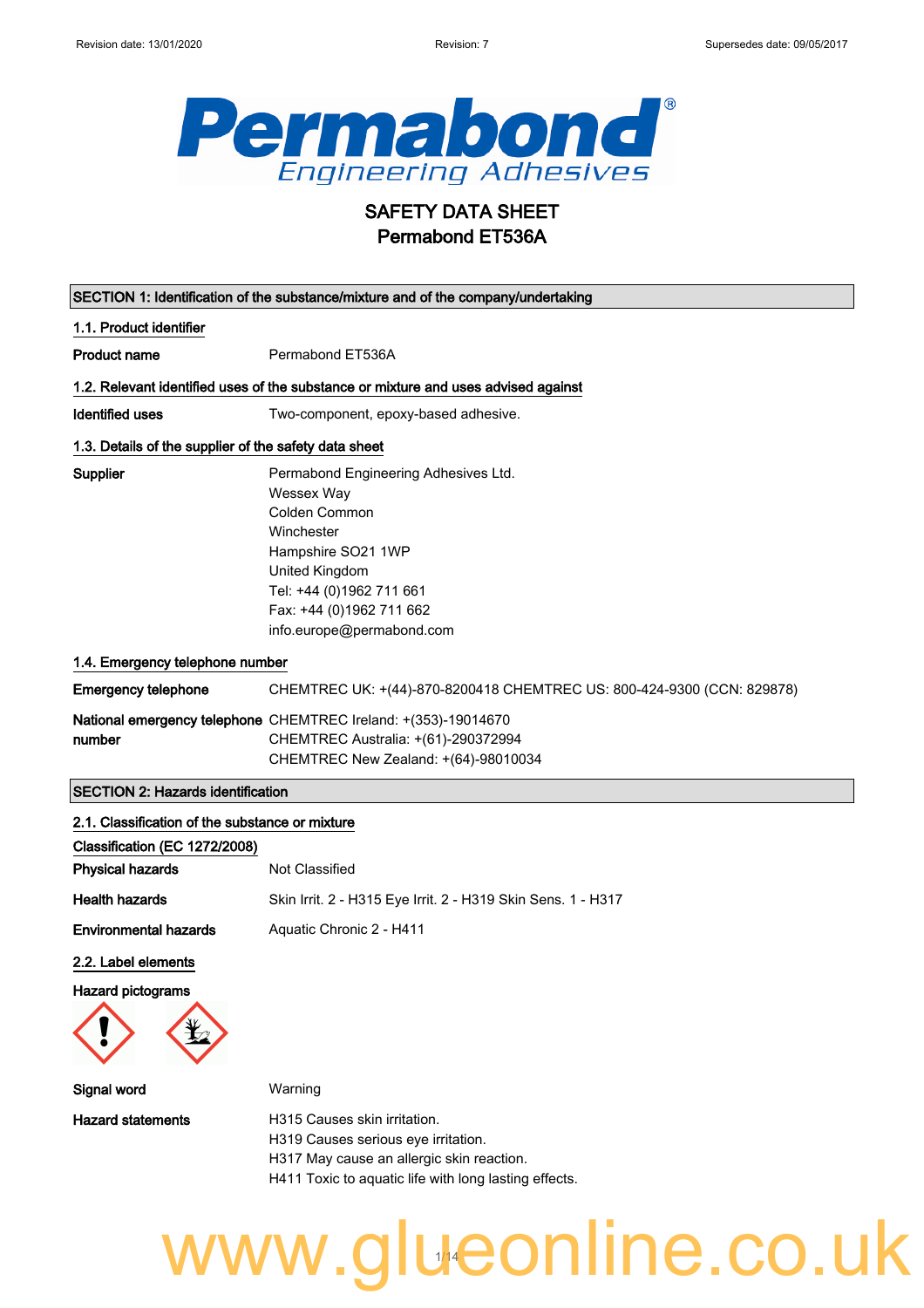| <b>Precautionary statements</b>           | P273 Avoid release to the environment.<br>P302+P352a IF ON SKIN: Wash with plenty of soap and water<br>P305+P351+P338 IF IN EYES: Rinse cautiously with water for several minutes. Remove<br>contact lenses, if present and easy to do. Continue rinsing.<br>P280 Wear protective gloves/ protective clothing/ eye protection/ face protection.                                                                               |
|-------------------------------------------|-------------------------------------------------------------------------------------------------------------------------------------------------------------------------------------------------------------------------------------------------------------------------------------------------------------------------------------------------------------------------------------------------------------------------------|
| Supplemental label<br>information         | EUH205 Contains epoxy constituents. May produce an allergic reaction.                                                                                                                                                                                                                                                                                                                                                         |
| Contains                                  | EPOXY RESIN (Number average MW <= 700), POLYGLYCOL DIGLYCIDYL ETHER                                                                                                                                                                                                                                                                                                                                                           |
| Supplementary precautionary<br>statements | P264 Wash contaminated skin thoroughly after handling.<br>P333+P313 If skin irritation or rash occurs: Get medical advice/ attention.<br>P337+P313 If eye irritation persists: Get medical advice/ attention.<br>P362+P364 Take off contaminated clothing and wash it before reuse.<br>P391 Collect spillage.<br>P501 Dispose of contents/container in accordance with existing Community, National and<br>local regulations. |

#### 2.3. Other hazards

 $\overline{\phantom{a}}$ 

None under normal conditions. This substance is not classified as PBT or vPvB according to current EU criteria.

|                                                                                                                         | <b>SECTION 3: Composition/information on ingredients</b> |                                                      |  |
|-------------------------------------------------------------------------------------------------------------------------|----------------------------------------------------------|------------------------------------------------------|--|
| 3.2. Mixtures                                                                                                           |                                                          |                                                      |  |
| EPOXY RESIN (Number average MW <= 700)                                                                                  |                                                          | 60-100%                                              |  |
| CAS number: 1675-54-3                                                                                                   | EC number: 216-823-5                                     | REACH registration number: 01-<br>2119456619-26-XXXX |  |
| Classification<br>Skin Irrit. 2 - H315<br>Eye Irrit. 2 - H319<br><b>Skin Sens. 1 - H317</b><br>Aquatic Chronic 2 - H411 |                                                          |                                                      |  |
| <b>REACTION PRODUCT BISPHENOL A -</b><br><b>EPICHLOROHYDRIN</b>                                                         |                                                          | 5-10%                                                |  |
| CAS number: 25068-38-6                                                                                                  | EC number: 500-033-5                                     | REACH registration number: 01-<br>2119456619-26-XXXX |  |
| Classification<br>Skin Irrit. 2 - H315<br>Eye Irrit. 2 - H319<br>Skin Sens. 1 - H317<br>Aquatic Chronic 2 - H411        |                                                          |                                                      |  |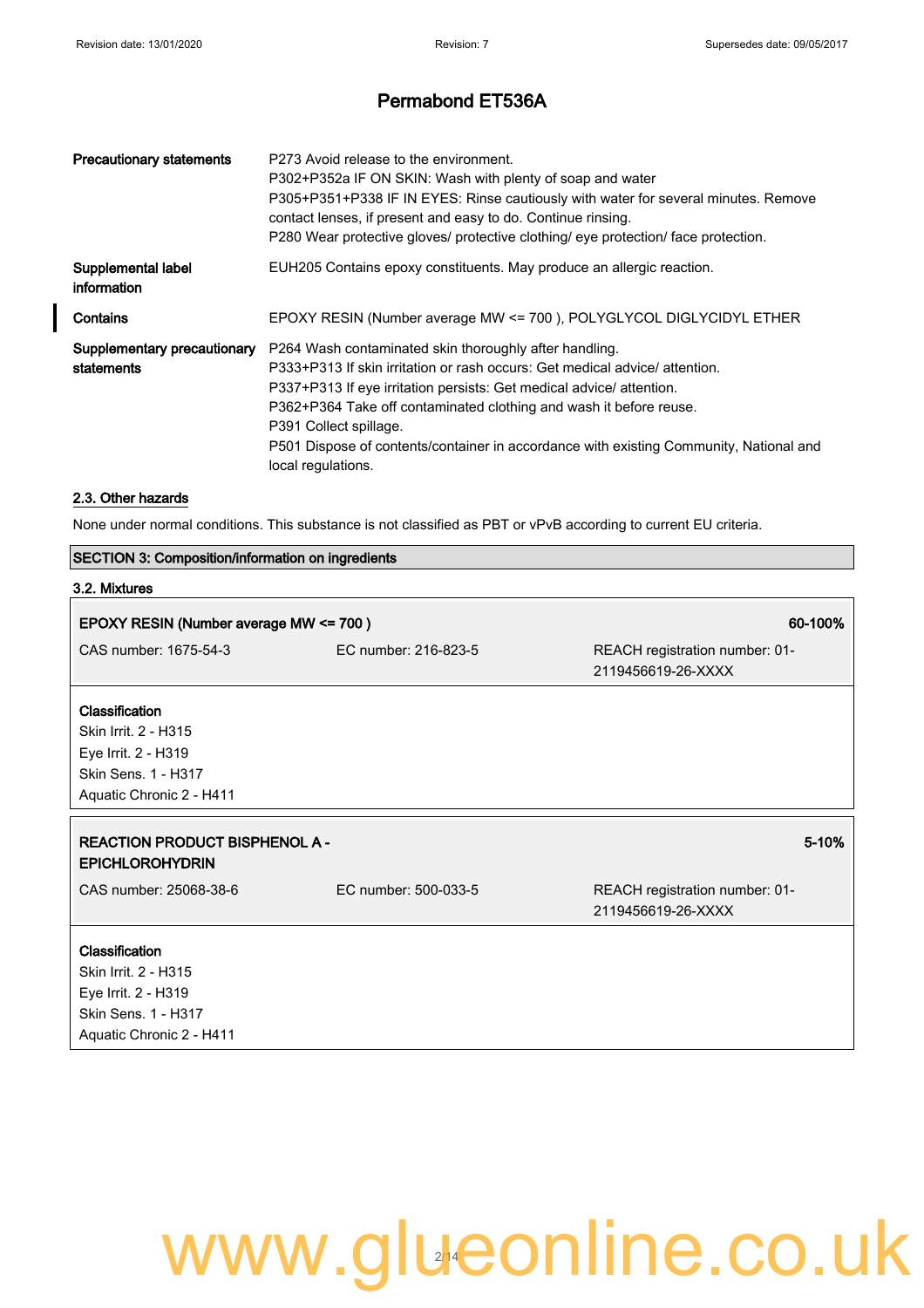1-5%

### Permabond ET536A

### POLYGLYCOL DIGLYCIDYL ETHER 5-10%

CAS number: 26142-30-3

REACH registration exemption – POLYMER

#### Classification

Skin Irrit. 2 - H315 Eye Irrit. 2 - H319 Skin Sens. 1 - H317

### FORMALDEHYDE, OLIGOMERIC REACTION PRODUCT WITH 1-CHLORO, 2,3-EPOXYPROPANE AND PHENOL

CAS number: 9003-36-5 EC number: 500-006-8 REACH registration number: 01- 2119454392-40-XXXX

#### Classification

Skin Irrit. 2 - H315 Skin Sens. 1 - H317 Aquatic Chronic 2 - H411

The full text for all hazard statements is displayed in Section 16.

#### SECTION 4: First aid measures

| 4.1. Description of first aid measures                                          |                                                                                                                                                                                              |  |
|---------------------------------------------------------------------------------|----------------------------------------------------------------------------------------------------------------------------------------------------------------------------------------------|--|
| Inhalation                                                                      | Move the exposed person to fresh air. Get medical attention if any discomfort continues.                                                                                                     |  |
| Ingestion                                                                       | Rinse mouth thoroughly with water. Give plenty of water to drink. Do not induce vomiting. Get<br>medical attention if any discomfort continues.                                              |  |
| Skin contact                                                                    | Remove contaminated clothing immediately and wash skin with soap and water. If symptoms<br>develop, obtain medical attention                                                                 |  |
| Eye contact                                                                     | Rinse immediately with plenty of water for 15 minutes holding the eyelids open. Remove any<br>contact lenses and open eyelids wide apart. Get medical attention if any discomfort continues. |  |
| 4.2. Most important symptoms and effects, both acute and delayed                |                                                                                                                                                                                              |  |
| <b>Skin contact</b>                                                             | Skin irritation. Mild dermatitis, allergic skin rash.                                                                                                                                        |  |
| Eye contact                                                                     | Irritating and may cause redness and pain.                                                                                                                                                   |  |
| 4.3. Indication of any immediate medical attention and special treatment needed |                                                                                                                                                                                              |  |
| Notes for the doctor                                                            | No specific recommendations. Treat symptomatically.                                                                                                                                          |  |
| <b>SECTION 5: Firefighting measures</b>                                         |                                                                                                                                                                                              |  |
| 5.1. Extinguishing media                                                        |                                                                                                                                                                                              |  |
| Suitable extinguishing media                                                    | Extinguish with foam, carbon dioxide, dry powder or water fog.                                                                                                                               |  |
| Unsuitable extinguishing<br>media                                               | Do not use water jet as an extinguisher, as this will spread the fire.                                                                                                                       |  |
| 5.2. Special hazards arising from the substance or mixture                      |                                                                                                                                                                                              |  |
|                                                                                 | the contract of the contract of the contract of the contract of the contract of the contract of the contract of                                                                              |  |

Hazardous combustion products Burning produces irritating, toxic and obnoxious fumes. Nitrous gases (NOx). Carbon monoxide, carbon dioxide, and unknown hydrocarbons.

### 5.3. Advice for firefighters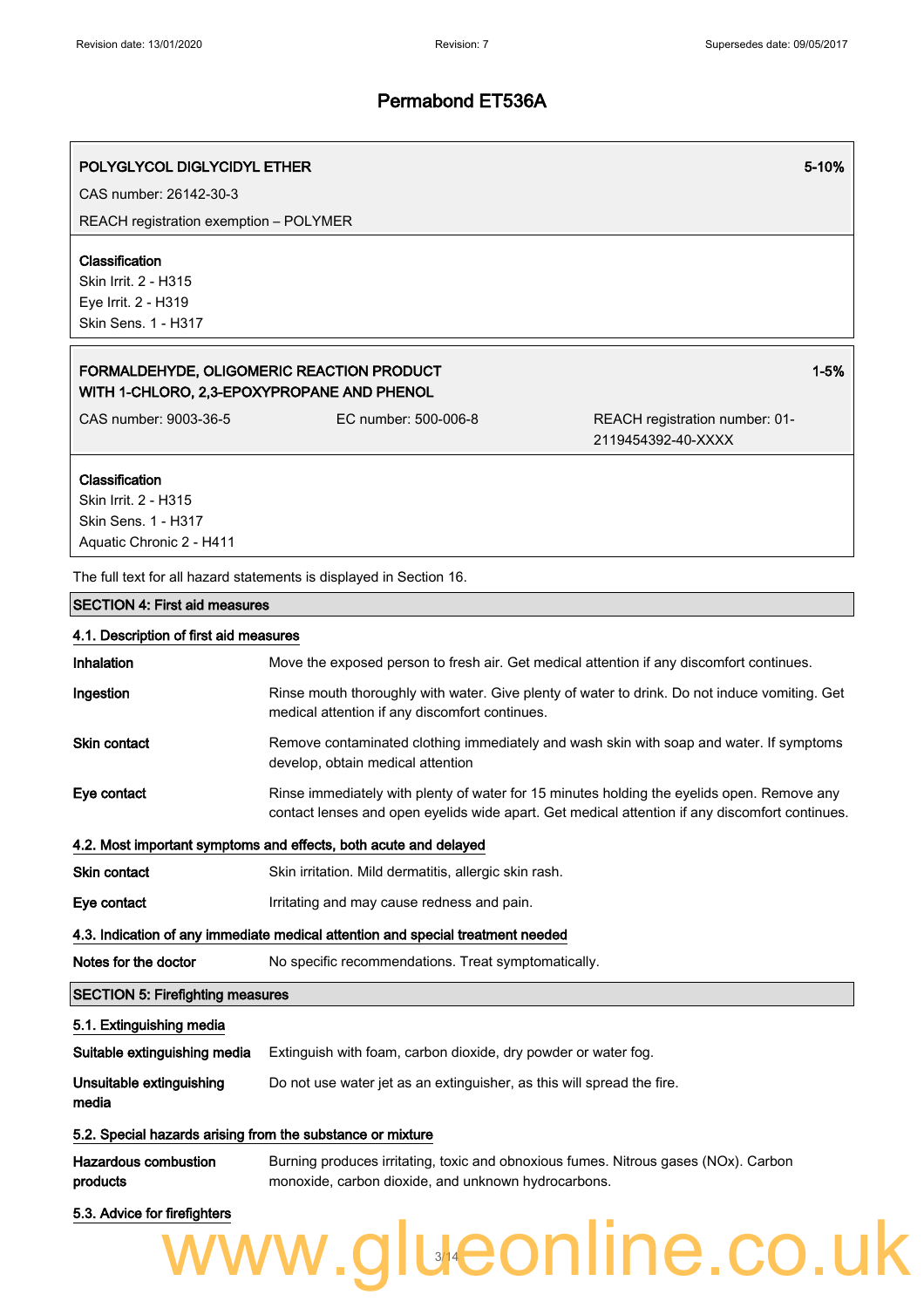## Permabond ET536A

| Special protective equipment<br>for firefighters          | Wear positive-pressure self-contained breathing apparatus (SCBA) and appropriate protective<br>clothing.                                                                                                                                                                                 |
|-----------------------------------------------------------|------------------------------------------------------------------------------------------------------------------------------------------------------------------------------------------------------------------------------------------------------------------------------------------|
| <b>SECTION 6: Accidental release measures</b>             |                                                                                                                                                                                                                                                                                          |
|                                                           | 6.1. Personal precautions, protective equipment and emergency procedures                                                                                                                                                                                                                 |
| <b>Personal precautions</b>                               | Wear protective clothing as described in Section 8 of this safety data sheet.                                                                                                                                                                                                            |
| 6.2. Environmental precautions                            |                                                                                                                                                                                                                                                                                          |
| <b>Environmental precautions</b>                          | Do not discharge into drains or watercourses or onto the ground.                                                                                                                                                                                                                         |
| 6.3. Methods and material for containment and cleaning up |                                                                                                                                                                                                                                                                                          |
| Methods for cleaning up                                   | Absorb spillage with sand or other inert absorbent. Transfer to suitable, labelled containers for<br>disposal. Wash area with soap and water.                                                                                                                                            |
| 6.4. Reference to other sections                          |                                                                                                                                                                                                                                                                                          |
| Reference to other sections                               | For personal protection, see Section 8. For waste disposal, see section 13.                                                                                                                                                                                                              |
| <b>SECTION 7: Handling and storage</b>                    |                                                                                                                                                                                                                                                                                          |
| 7.1. Precautions for safe handling                        |                                                                                                                                                                                                                                                                                          |
| <b>Usage precautions</b>                                  | Avoid contact with skin and eyes. Do not ingest or inhale. Do not eat, drink or smoke when<br>using this product.                                                                                                                                                                        |
|                                                           | 7.2. Conditions for safe storage, including any incompatibilities                                                                                                                                                                                                                        |
| <b>Storage precautions</b>                                | Store in closed original container at temperatures between 5°C and 25°C.                                                                                                                                                                                                                 |
| 7.3. Specific end use(s)                                  |                                                                                                                                                                                                                                                                                          |
| Specific end use(s)                                       | Adhesive. Sealant.                                                                                                                                                                                                                                                                       |
| <b>SECTION 8: Exposure controls/Personal protection</b>   |                                                                                                                                                                                                                                                                                          |
| 8.1. Control parameters                                   |                                                                                                                                                                                                                                                                                          |
|                                                           | EPOXY RESIN (Number average MW <= 700) (CAS: 1675-54-3)                                                                                                                                                                                                                                  |
| <b>DNEL</b>                                               | Workers - Inhalation; Long term systemic effects: 12.25 mg/m <sup>3</sup><br>Workers - Dermal; Long term systemic effects: 8.33 mg/kg/day<br>Workers - Inhalation; Short term systemic effects: 12.25 mg/m <sup>3</sup><br>Workers - Dermal; Short term systemic effects: 8.33 mg/kg/day |
| <b>PNEC</b>                                               | - Fresh water; Long term 0.006 mg/l<br>- Sediment (Freshwater); Long term 0.996 mg/l<br>- Sediment (Marinewater); 0.0996 mg/l<br>- STP; Long term 10 mg/l<br>- Soil; Long term 0.196 mg/l<br>- marine water; 0.0006 mg/l<br>- Water; 0.0018 mg/l                                         |
|                                                           | REACTION PRODUCT BISPHENOL A - EPICHLOROHYDRIN (CAS: 25068-38-6)                                                                                                                                                                                                                         |
| <b>DNEL</b>                                               | Workers - Inhalation; Long term systemic effects: 12.25 mg/m <sup>3</sup><br>Workers - Dermal; Long term systemic effects: 8.33 mg/kg/day                                                                                                                                                |

Workers - Dermal; Long term systemic effects: 8.33 mg/kg/day Workers - Inhalation; Short term systemic effects: 12.25 mg/m<sup>3</sup> Workers - Dermal; Short term systemic effects: 8.33 mg/kg/day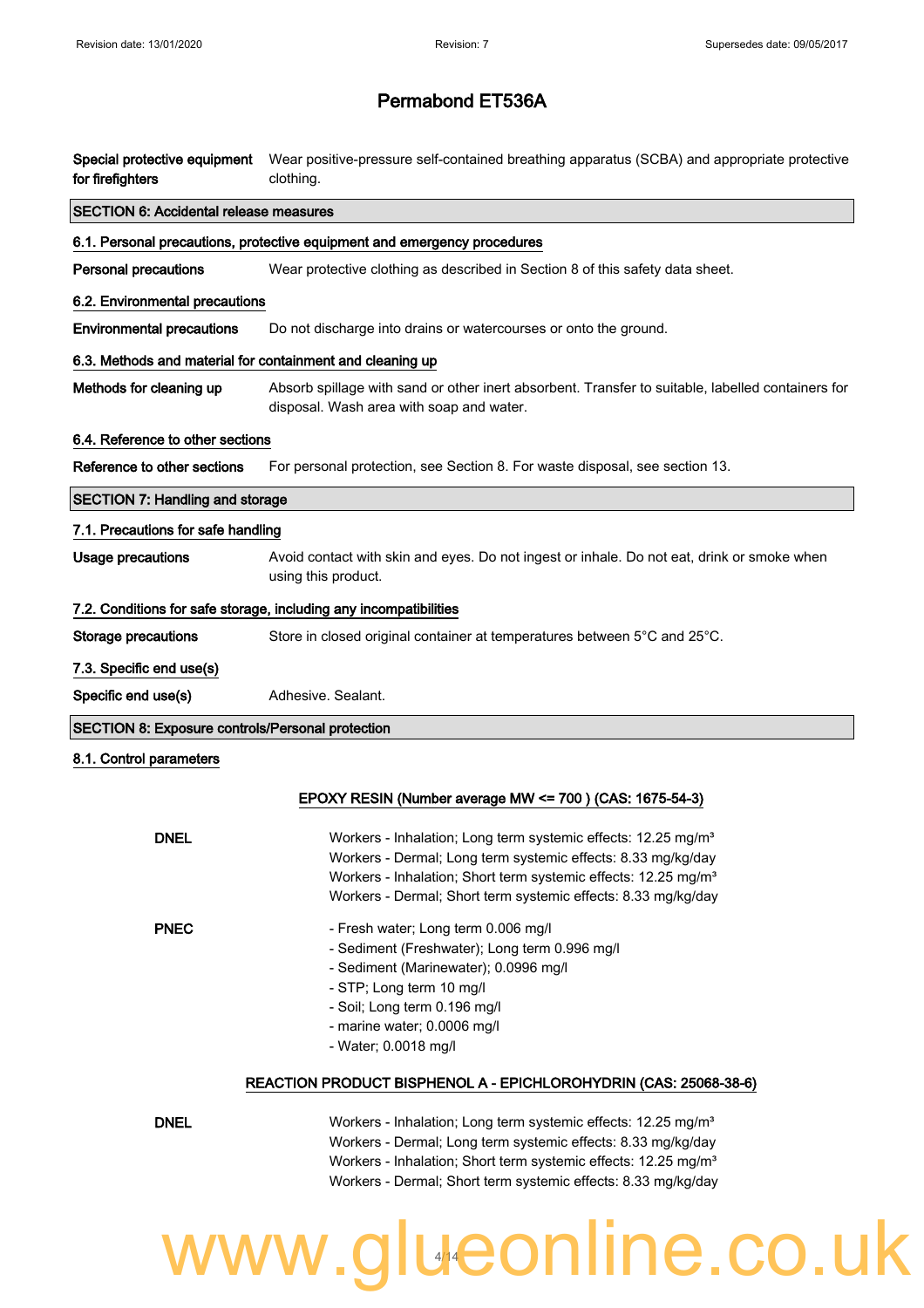| <b>PNEC</b> | - Fresh water; Long term 0.006 mg/l           |
|-------------|-----------------------------------------------|
|             | - Sediment (Freshwater); Long term 0.996 mg/l |
|             | - Sediment (Marinewater); 0.0996 mg/l         |
|             | - STP; Long term 10 mg/l                      |
|             | - Soil; Long term 0.196 mg/l                  |
|             |                                               |

- marine water; 0.0006 mg/l
- Water; 0.0018 mg/l

### FORMALDEHYDE, OLIGOMERIC REACTION PRODUCT WITH 1-CHLORO, 2,3-EPOXYPROPANE AND PHENOL (CAS: 9003-36-5)

| <b>DNEL</b> | Workers - Dermal; Short term local effects: 8.3 ppm<br>Workers - Dermal; Long term systemic effects: 104.15 mg/kg/day<br>Workers - Inhalation; Long term systemic effects: 29.39 mg/m <sup>3</sup>           |
|-------------|--------------------------------------------------------------------------------------------------------------------------------------------------------------------------------------------------------------|
| <b>PNEC</b> | Fresh water; 0.003 mg/l<br>marine water; 0.0003 mg/l<br>Sediment (Freshwater); 0.294 mg/kg<br>Sediment (Marinewater); 0.0294 mg/kg<br>Soil: 0.237 mg/kg<br>Intermittent release; 0.0254 mg/l<br>STP; 10 mg/l |

#### 8.2. Exposure controls

Protective equipment





Appropriate engineering controls

Other skin and body protection

Provide adequate ventilation.

Eye/face protection The following protection should be worn: Chemical splash goggles or face shield. Personal eye protection should conform to EN 166

Hand protection It is recommended that chemical-resistant, impervious gloves are worn. Gloves should conform to EN 374. For exposure up to 4 hours, wear gloves made of the following material: Nitrile rubber. Thickness: ≥ 0.4 mm The selected gloves should have a breakthrough time of at least 0.5 hours. For exposure up to 8 hours, wear gloves made of the following material: Nitrile rubber. Thickness: ≥ 0.4 mm The selected gloves should have a breakthrough time of at least 8 hours. The breakthrough time for any glove material may be different for different glove manufacturers. The most suitable glove should be chosen in consultation with the glove supplier/manufacturer, who can provide information about the breakthrough time of the glove material. Considering the data specified by the glove manufacturer, check during use that the gloves are retaining their protective properties and change them as soon as any deterioration is detected.

> Employee must wear appropriate protective clothing and equipment to prevent any possibility of skin contact with this substance.

Hygiene measures Wash at the end of each work shift and before eating, smoking and using the toilet. Promptly remove any clothing that becomes contaminated. Use appropriate skin cream to prevent drying of skin. When using do not eat, drink or smoke. Use of good industrial hygiene practices is required.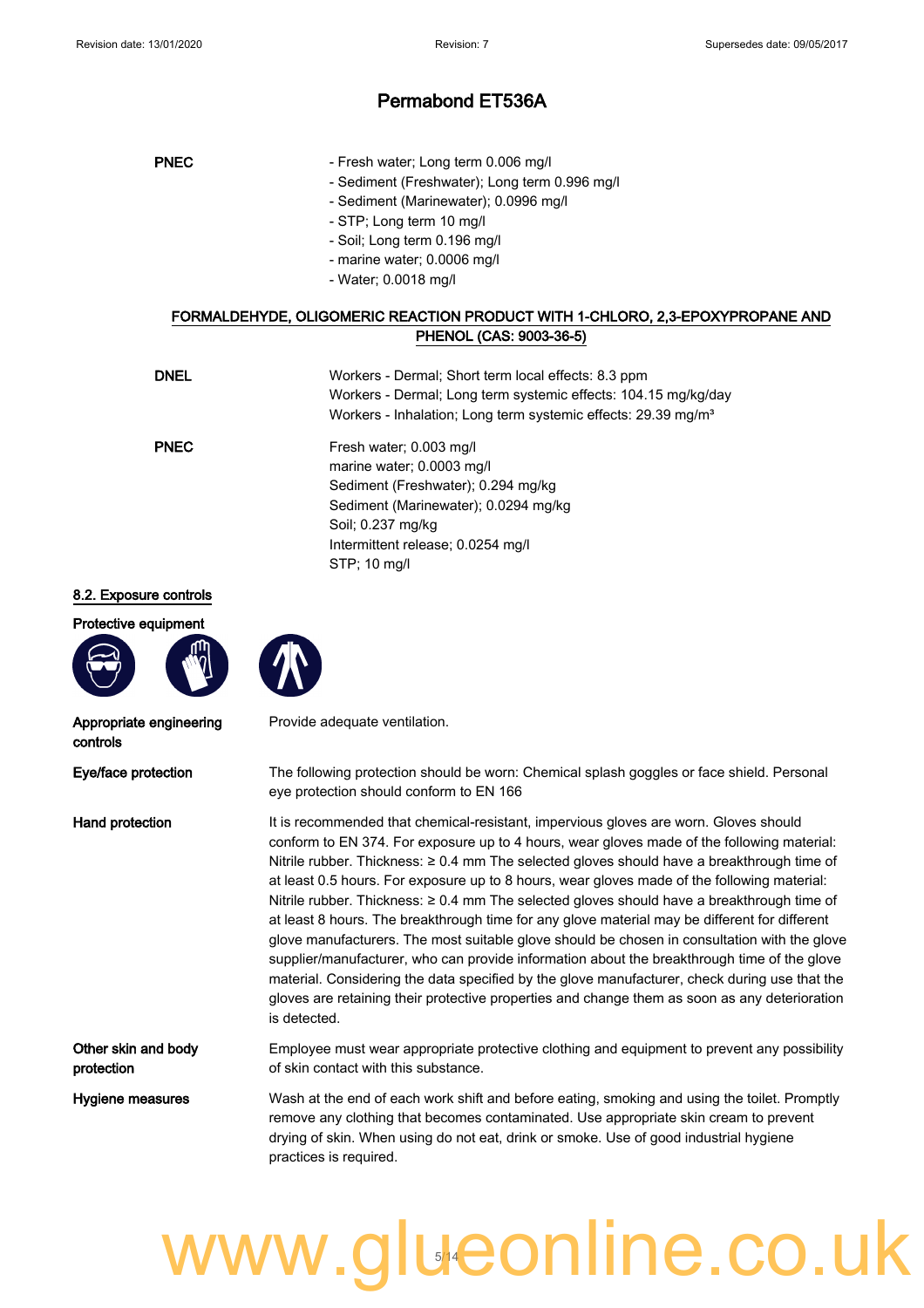Respiratory protection Ensure adequate ventilation of the working area. Respiratory protection may be required if excessive airborne contamination occurs. Respiratory protection complying with an approved standard should be worn if a risk assessment indicates inhalation of contaminants is possible. Organic vapour filter. Type A. (EN14387)

#### SECTION 9: Physical and chemical properties

| 9.1. Information on basic physical and chemical properties |                                                                                |
|------------------------------------------------------------|--------------------------------------------------------------------------------|
| Appearance                                                 | Paste.                                                                         |
| Colour                                                     | White.                                                                         |
| Odour                                                      | Mild.                                                                          |
| <b>Odour threshold</b>                                     | Not available.                                                                 |
| pH                                                         | Not available.                                                                 |
| <b>Melting point</b>                                       | Not determined.                                                                |
| Initial boiling point and range                            | Not applicable.                                                                |
| Flash point                                                | $>100^{\circ}$ C                                                               |
| <b>Evaporation rate</b>                                    | Not available.                                                                 |
| Upper/lower flammability or<br>explosive limits            | Not applicable.                                                                |
| Vapour pressure                                            | Not determined.                                                                |
| Vapour density                                             | Not available.                                                                 |
| <b>Relative density</b>                                    | 1.1                                                                            |
| Solubility(ies)                                            | Insoluble in water. Soluble in the following materials: Organic solvents.      |
| <b>Partition coefficient</b>                               | Not applicable.                                                                |
| Auto-ignition temperature                                  | Not determined.                                                                |
| <b>Decomposition Temperature</b>                           | Not available.                                                                 |
| <b>Viscosity</b>                                           | ≈225000 mPa s @ 23°C Thixotropic                                               |
| <b>Explosive properties</b>                                | Not determined.                                                                |
| <b>Oxidising properties</b>                                | Not determined.                                                                |
| 9.2. Other information                                     |                                                                                |
| Other information                                          | Not relevant.                                                                  |
| <b>SECTION 10: Stability and reactivity</b>                |                                                                                |
| 10.1. Reactivity                                           |                                                                                |
| Reactivity                                                 | Under normal conditions of storage and use, no hazardous reactions will occur. |
| 10.2. Chemical stability                                   |                                                                                |
| <b>Stability</b>                                           | Stable at normal ambient temperatures.                                         |
| 10.3. Possibility of hazardous reactions                   |                                                                                |
| Possibility of hazardous<br>reactions                      | Reactions with the following materials may generate heat: Amines.              |
| www.glueonline.co.uk                                       |                                                                                |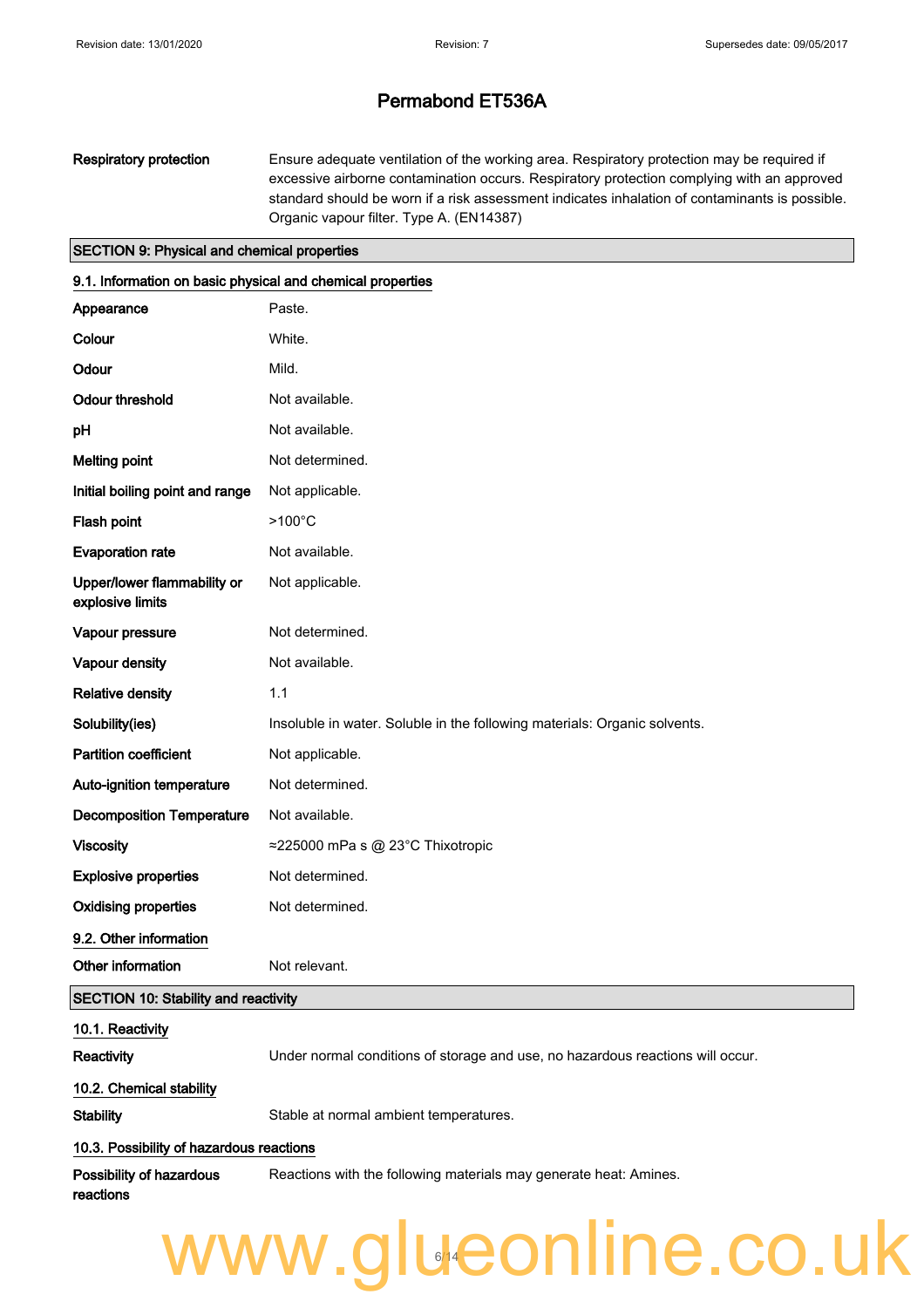| 10.4. Conditions to avoid                            |                                                                                                                                                                                                                                                                                                                                                                  |  |
|------------------------------------------------------|------------------------------------------------------------------------------------------------------------------------------------------------------------------------------------------------------------------------------------------------------------------------------------------------------------------------------------------------------------------|--|
| Conditions to avoid                                  | Avoid excessive heat for prolonged periods of time.                                                                                                                                                                                                                                                                                                              |  |
| 10.5. Incompatible materials                         |                                                                                                                                                                                                                                                                                                                                                                  |  |
| Materials to avoid                                   | Strong oxidising agents. Strong acids. Strong alkalis.                                                                                                                                                                                                                                                                                                           |  |
| 10.6. Hazardous decomposition products               |                                                                                                                                                                                                                                                                                                                                                                  |  |
| Hazardous decomposition<br>products                  | Thermal decomposition could produce carbon monoxide, carbon dioxide, and unidentified<br>organic compounds.                                                                                                                                                                                                                                                      |  |
| <b>SECTION 11: Toxicological information</b>         |                                                                                                                                                                                                                                                                                                                                                                  |  |
| 11.1. Information on toxicological effects           |                                                                                                                                                                                                                                                                                                                                                                  |  |
| <b>Toxicological effects</b>                         | The mixture is classified based on the available hazard information for the ingredients as<br>defined in the classification criteria for mixtures for each hazard class or differentiation in<br>Annex I to Regulation 1272/2008/EC. Relevant available health/ecological information for the<br>substances listed under Section 3 is provided in the following. |  |
| Skin sensitisation<br><b>Skin sensitisation</b>      | May cause sensitisation by skin contact.                                                                                                                                                                                                                                                                                                                         |  |
| <b>Aspiration hazard</b><br><b>Aspiration hazard</b> | None under normal conditions.                                                                                                                                                                                                                                                                                                                                    |  |
| Inhalation                                           | Unlikely to be hazardous by inhalation because of the low vapour pressure of the product at<br>ambient temperature. In high concentrations, vapours may irritate throat and respiratory<br>system and cause coughing.                                                                                                                                            |  |
| Ingestion                                            | No harmful effects expected from quantities likely to be ingested by accident.                                                                                                                                                                                                                                                                                   |  |
| <b>Skin contact</b>                                  | Irritating to skin.                                                                                                                                                                                                                                                                                                                                              |  |
| Eye contact                                          | Irritating and may cause redness and pain.                                                                                                                                                                                                                                                                                                                       |  |

#### Toxicological information on ingredients.

#### EPOXY RESIN (Number average MW <= 700 )

| Acute toxicity - oral                                     |                                                            |
|-----------------------------------------------------------|------------------------------------------------------------|
| Acute toxicity oral (LD <sub>50</sub><br>mg/kg            | 11,400.0                                                   |
| <b>Species</b>                                            | Rat                                                        |
| Acute toxicity - dermal                                   |                                                            |
| Acute toxicity dermal (LD <sub>50</sub> 2,000.1<br>mg/kg) |                                                            |
| <b>Species</b>                                            | Rabbit                                                     |
| Acute toxicity - inhalation                               |                                                            |
| Notes (inhalation LC <sub>50</sub> )                      | No specific test data are available.                       |
| Skin corrosion/irritation                                 |                                                            |
| Skin corrosion/irritation                                 | Not irritating.                                            |
| Animal data                                               | Oedema score: Very slight oedema - barely perceptible (1). |

14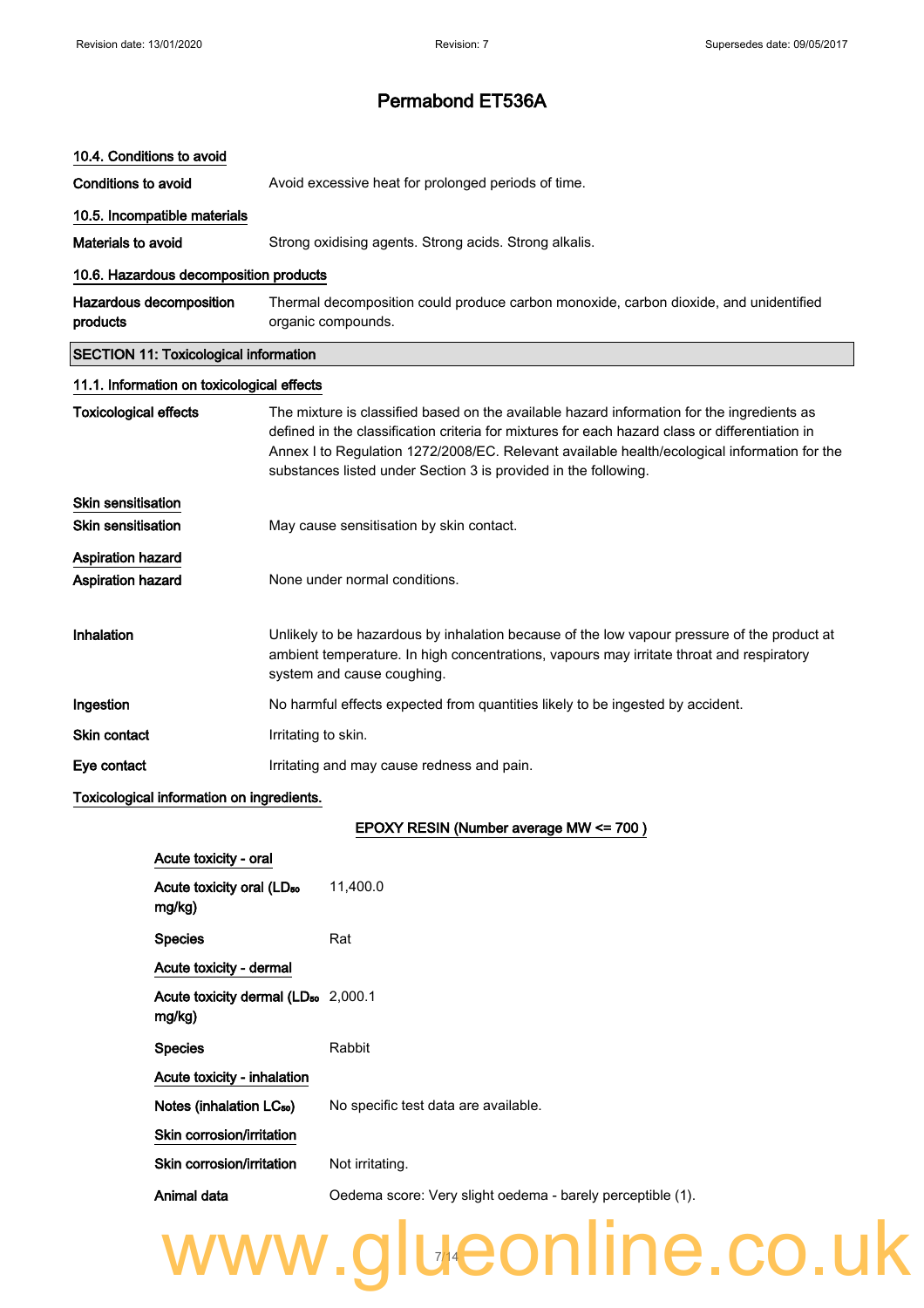| Serious eye damage/irritation                             |                                                                                 |  |
|-----------------------------------------------------------|---------------------------------------------------------------------------------|--|
| Serious eye<br>damage/irritation                          | Not irritating.                                                                 |  |
| Respiratory sensitisation                                 |                                                                                 |  |
| <b>Respiratory sensitisation</b>                          | No specific test data are available.                                            |  |
| <b>Skin sensitisation</b>                                 |                                                                                 |  |
| <b>Skin sensitisation</b>                                 | Local Lymph Node Assay (LLNA) - Mouse: Sensitising.                             |  |
| Germ cell mutagenicity                                    |                                                                                 |  |
| Genotoxicity - in vitro                                   | Conclusive data but not sufficient for classification.                          |  |
| Carcinogenicity                                           |                                                                                 |  |
| Carcinogenicity                                           | Conclusive data but not sufficient for classification.                          |  |
| <b>IARC</b> carcinogenicity                               | IARC Group 3 Not classifiable as to its carcinogenicity to humans.              |  |
| Reproductive toxicity                                     |                                                                                 |  |
| Reproductive toxicity -<br>fertility                      | Fertility - NOAEL 750 mg/kg/day, Oral, Rat                                      |  |
| Reproductive toxicity -<br>development                    | Developmental toxicity: - NOAEL: 180 mg/kg/day, Oral, Rat                       |  |
| Specific target organ toxicity - single exposure          |                                                                                 |  |
| STOT - single exposure                                    | No specific test data are available.                                            |  |
| Specific target organ toxicity - repeated exposure        |                                                                                 |  |
|                                                           | STOT - repeated exposure Conclusive data but not sufficient for classification. |  |
| <b>Aspiration hazard</b>                                  |                                                                                 |  |
| <b>Aspiration hazard</b>                                  | Based on available data the classification criteria are not met.                |  |
|                                                           | <b>REACTION PRODUCT BISPHENOL A - EPICHLOROHYDRIN</b>                           |  |
| Acute toxicity - oral                                     |                                                                                 |  |
| Acute toxicity oral (LD <sub>50</sub><br>mg/kg)           | 11,400.0                                                                        |  |
| <b>Species</b>                                            | Rat                                                                             |  |
| Acute toxicity - dermal                                   |                                                                                 |  |
| Acute toxicity dermal (LD <sub>50</sub> 2,000.1<br>mg/kg) |                                                                                 |  |
| <b>Species</b>                                            | Rabbit                                                                          |  |
| Acute toxicity - inhalation                               |                                                                                 |  |
| Notes (inhalation LC <sub>50</sub> )                      | No specific test data are available.                                            |  |
| Skin corrosion/irritation                                 |                                                                                 |  |
| Skin corrosion/irritation                                 | Not irritating.                                                                 |  |
| Animal data                                               | Oedema score: Very slight oedema - barely perceptible (1).                      |  |
| Serious eye damage/irritation                             |                                                                                 |  |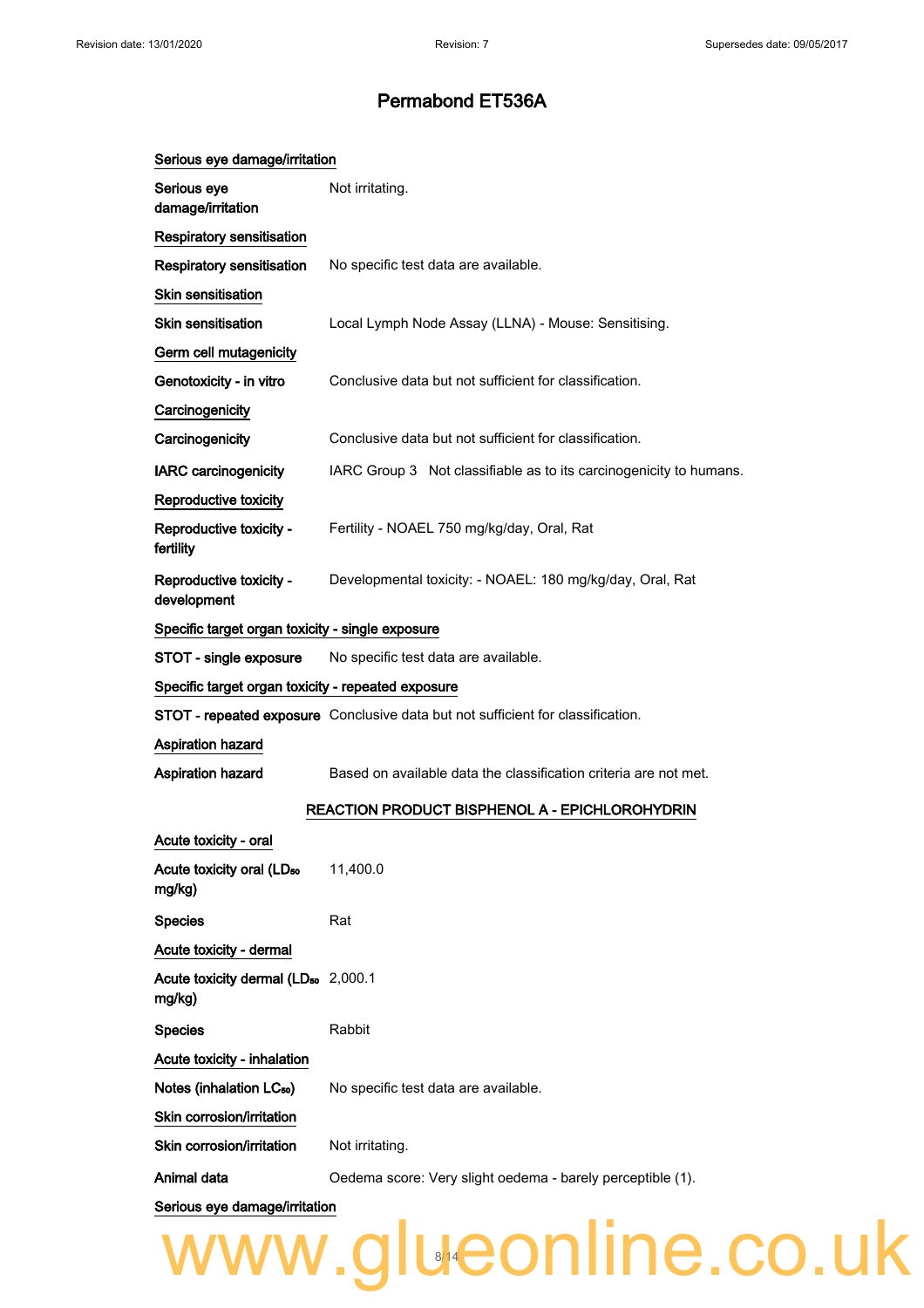| Serious eye<br>damage/irritation                          | Not irritating.                                                                 |
|-----------------------------------------------------------|---------------------------------------------------------------------------------|
| <b>Respiratory sensitisation</b>                          |                                                                                 |
| <b>Respiratory sensitisation</b>                          | No specific test data are available.                                            |
| <b>Skin sensitisation</b>                                 |                                                                                 |
| <b>Skin sensitisation</b>                                 | Local Lymph Node Assay (LLNA) - Mouse: Sensitising.                             |
| Germ cell mutagenicity                                    |                                                                                 |
| Genotoxicity - in vitro                                   | Conclusive data but not sufficient for classification.                          |
| Carcinogenicity                                           |                                                                                 |
| Carcinogenicity                                           | Conclusive data but not sufficient for classification.                          |
| Reproductive toxicity                                     |                                                                                 |
| Reproductive toxicity -<br>fertility                      | Fertility - NOAEL 750 mg/kg/day, Oral, Rat                                      |
| Reproductive toxicity -<br>development                    | Developmental toxicity: - NOAEL: 180 mg/kg/day, Oral, Rat                       |
| Specific target organ toxicity - single exposure          |                                                                                 |
| STOT - single exposure                                    | No specific test data are available.                                            |
| Specific target organ toxicity - repeated exposure        |                                                                                 |
|                                                           | STOT - repeated exposure Conclusive data but not sufficient for classification. |
| Aspiration hazard                                         |                                                                                 |
| <b>Aspiration hazard</b>                                  | Based on available data the classification criteria are not met.                |
|                                                           | POLYGLYCOL DIGLYCIDYL ETHER                                                     |
| Acute toxicity - oral                                     |                                                                                 |
| Acute toxicity oral (LD <sub>50</sub><br>mg/kg)           | 2,000.1                                                                         |
| <b>Species</b>                                            | Rat                                                                             |
| Acute toxicity - dermal                                   |                                                                                 |
| Acute toxicity dermal (LD <sub>50</sub> 2,000.1<br>mg/kg) |                                                                                 |
| <b>Species</b>                                            | Rat                                                                             |
| Skin corrosion/irritation                                 |                                                                                 |
| Animal data                                               | Irritating.                                                                     |
| Serious eye damage/irritation                             |                                                                                 |
| Serious eye<br>damage/irritation                          | Irritating to eyes.                                                             |
| <b>Skin sensitisation</b>                                 |                                                                                 |

Skin sensitisation Sensitising.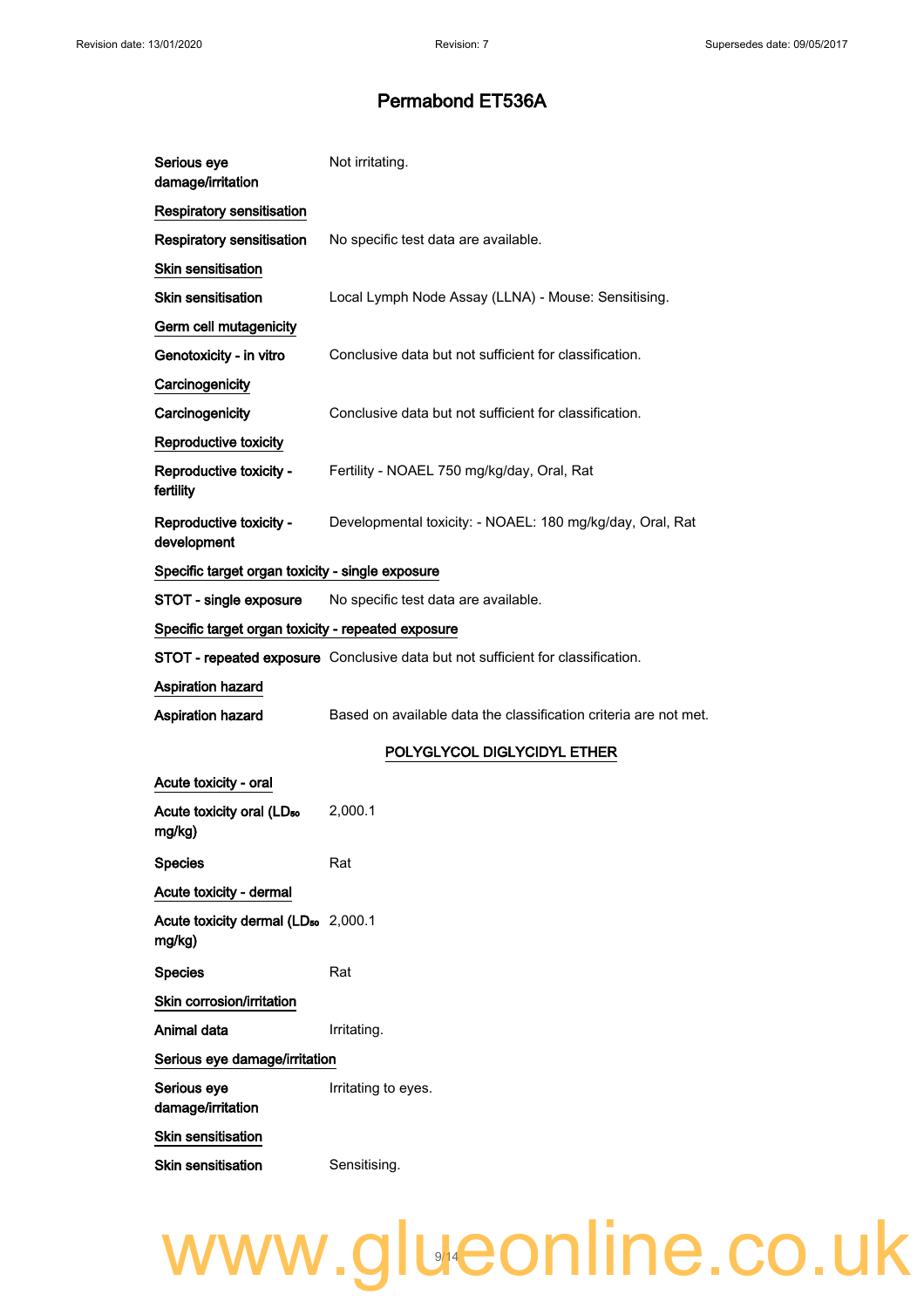#### FORMALDEHYDE, OLIGOMERIC REACTION PRODUCT WITH 1-CHLORO, 2,3-EPOXYPROPANE AND **PHENOL**

| Acute toxicity - oral                                     |                                                                             |  |
|-----------------------------------------------------------|-----------------------------------------------------------------------------|--|
| Acute toxicity oral (LD <sub>50</sub><br>mg/kg)           | 10,000.0                                                                    |  |
| <b>Species</b>                                            | Rat                                                                         |  |
| Acute toxicity - dermal                                   |                                                                             |  |
| Acute toxicity dermal (LD <sub>50</sub> 2,000.1<br>mg/kg) |                                                                             |  |
| <b>Species</b>                                            | Rat                                                                         |  |
| Acute toxicity - inhalation                               |                                                                             |  |
| Notes (inhalation LC <sub>50</sub> )                      | No information available.                                                   |  |
| Skin corrosion/irritation                                 |                                                                             |  |
| Animal data                                               | Method: OECD 404, Rabbit Slightly irritating.                               |  |
| Serious eye damage/irritation                             |                                                                             |  |
| Serious eye<br>damage/irritation                          | Method: OECD 405, Rabbit Not irritating.                                    |  |
| <b>Skin sensitisation</b>                                 |                                                                             |  |
| <b>Skin sensitisation</b>                                 | Local Lymph Node Assay (LLNA) - Mouse: Sensitising.                         |  |
| Germ cell mutagenicity                                    |                                                                             |  |
| Genotoxicity - in vitro                                   | Gene mutation: Positive.                                                    |  |
| Genotoxicity - in vivo                                    | Chromosome aberration: Negative.                                            |  |
| Carcinogenicity                                           |                                                                             |  |
| Carcinogenicity                                           | Data lacking.                                                               |  |
| Reproductive toxicity                                     |                                                                             |  |
| Reproductive toxicity -<br>fertility                      | Read-across data. Two-generation study - NOAEL 750 mg/kg/day, Oral, Rat F2  |  |
| Reproductive toxicity -<br>development                    | Read-across data. Developmental toxicity: - NOAEL: 30 mg/kg, Dermal, Rabbit |  |
| Specific target organ toxicity - single exposure          |                                                                             |  |
| STOT - single exposure                                    | No information available.                                                   |  |
| Specific target organ toxicity - repeated exposure        |                                                                             |  |
| STOT - repeated exposure No information available.        |                                                                             |  |
| Aspiration hazard                                         |                                                                             |  |
| Aspiration hazard                                         | Not available.                                                              |  |
| SECTION 12: Ecological information                        |                                                                             |  |

Ecotoxicity Toxic to aquatic life with long lasting effects.

12.1. Toxicity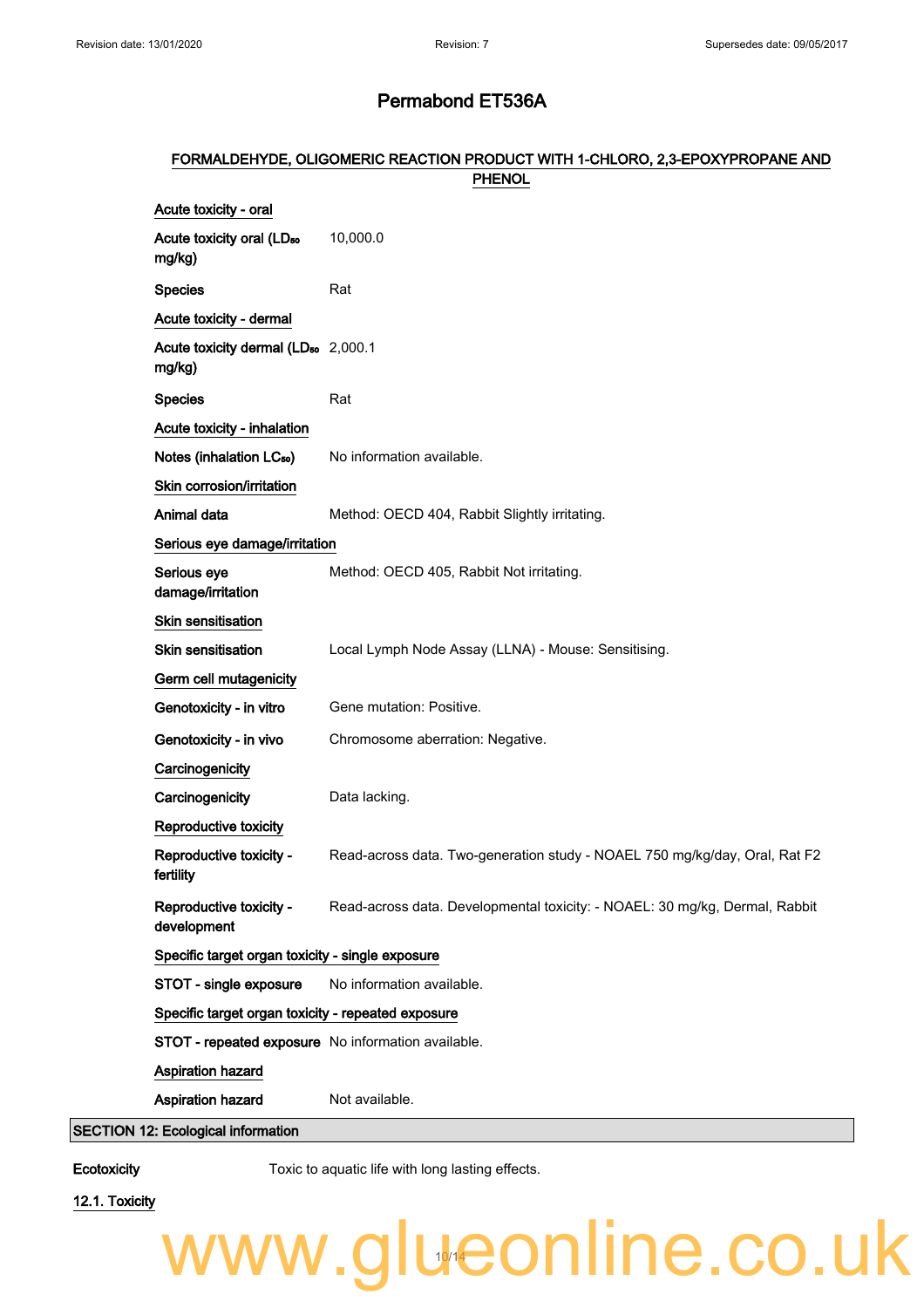## Toxicity The mixture is classified based on the available hazard information for the ingredients as defined in the classification criteria for mixtures for each hazard class or differentiation in Annex I to Regulation 1272/2008/EC. Relevant available health/ecological information for the substances listed under Section 3 is provided in the following.

#### Ecological information on ingredients.

#### EPOXY RESIN (Number average MW <= 700 )

| Acute aquatic toxicity                      |                                                                            |
|---------------------------------------------|----------------------------------------------------------------------------|
| Acute toxicity - fish                       | LC <sub>50</sub> , 24 hours: 4.4 mg/l, Oncorhynchus mykiss (Rainbow trout) |
| Acute toxicity - aquatic<br>invertebrates   | LC <sub>50</sub> , 24 hours: 4.9 mg/l, Daphnia magna                       |
| Acute toxicity - aquatic<br>plants          | EC <sub>50</sub> , 48 hours: 9.1 mg/l, Selenastrum capricornutum           |
| Acute toxicity -<br>microorganisms          | $IC_{50}$ , 3 hours: $> 100$ mg/l, Activated sludge                        |
| Chronic aquatic toxicity                    |                                                                            |
| Chronic toxicity - aquatic<br>invertebrates | NOEC, 21 days: 0.3 mg/l, Daphnia magna                                     |
|                                             | <b>REACTION PRODUCT BISPHENOL A - EPICHLOROHYDRIN</b>                      |
| Acute aquatic toxicity                      |                                                                            |
| Acute toxicity - fish                       | LC <sub>50</sub> , 24 hours: 4.4 mg/l, Oncorhynchus mykiss (Rainbow trout) |
| Acute toxicity - aquatic<br>invertebrates   | LC <sub>50</sub> , 24 hours: 4.9 mg/l, Daphnia magna                       |
| Acute toxicity - aquatic<br>plants          | EC <sub>50</sub> , 48 hours: 9.1 mg/l, Selenastrum capricornutum           |
| Acute toxicity -<br>microorganisms          | IC <sub>50</sub> , 3 hours: > 100 mg/l, Activated sludge                   |
| Chronic aquatic toxicity                    |                                                                            |
| Chronic toxicity - aquatic<br>invertebrates | NOEC, 21 days: 0.3 mg/l, Daphnia magna                                     |
|                                             | POLYGLYCOL DIGLYCIDYL ETHER                                                |
| Acute aquatic toxicity                      |                                                                            |
| Acute toxicity - fish                       | $LC_{50}$ , 96 hours: 160 mg/l, Fish                                       |
| Acute toxicity - aquatic<br>invertebrates   | EC <sub>50</sub> , 48 hours: 220 mg/l, Daphnia magna                       |

### FORMALDEHYDE, OLIGOMERIC REACTION PRODUCT WITH 1-CHLORO, 2,3-EPOXYPROPANE AND PHENOL

Acute aquatic toxicity

Acute toxicity - fish LC<sub>50</sub>, 96 hours: 2.54 mg/l, Leuciscus idus (Golden orfe)

Acute toxicity - aquatic EC₅₀, 48 hours: 2.55 mg/l, Daphnia magna

## invertebrates www.glueonline.co.uk 14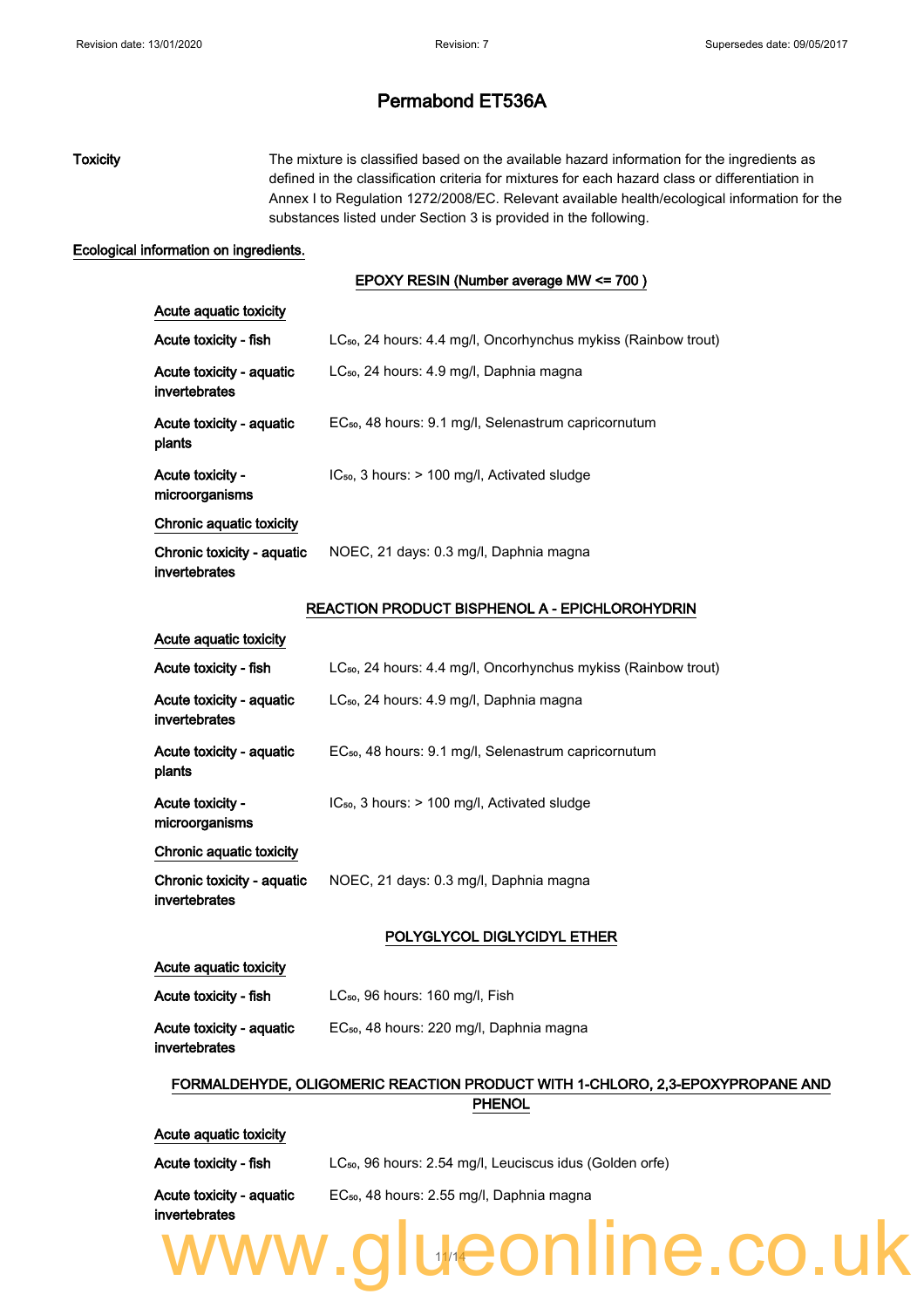| plants                                                                  | Acute toxicity - aquatic EC <sub>50</sub> , 72 hours: 1.8 mg/l, Algae             |
|-------------------------------------------------------------------------|-----------------------------------------------------------------------------------|
| 12.2. Persistence and degradability                                     |                                                                                   |
| Persistence and degradability The product is not readily biodegradable. |                                                                                   |
| Ecological information on ingredients.                                  |                                                                                   |
|                                                                         | EPOXY RESIN (Number average MW <= 700)                                            |
| Biodegradation                                                          | Water - 6 - 12%: 28 days                                                          |
|                                                                         | <b>REACTION PRODUCT BISPHENOL A - EPICHLOROHYDRIN</b>                             |
| Biodegradation                                                          | Water - 6 - 12%: 28 days                                                          |
|                                                                         | POLYGLYCOL DIGLYCIDYL ETHER                                                       |
| Biodegradation                                                          | The product is not readily biodegradable.                                         |
| 12.3. Bioaccumulative potential                                         |                                                                                   |
| <b>Partition coefficient</b><br>Not applicable.                         |                                                                                   |
| Ecological information on ingredients.                                  |                                                                                   |
|                                                                         | EPOXY RESIN (Number average MW <= 700)                                            |
| <b>Bioaccumulative potential</b>                                        | BCF: 100 - 3000,                                                                  |
| <b>Partition coefficient</b>                                            | log Pow: 3.242                                                                    |
|                                                                         | <b>REACTION PRODUCT BISPHENOL A - EPICHLOROHYDRIN</b>                             |
| Bioaccumulative potential BCF: 100 - 3000,                              |                                                                                   |
| <b>Partition coefficient</b>                                            | log Pow: 3.242                                                                    |
| 12.4. Mobility in soil                                                  |                                                                                   |
| <b>Mobility</b>                                                         | No data available. The product has poor water-solubility.                         |
| Ecological information on ingredients.                                  |                                                                                   |
|                                                                         | EPOXY RESIN (Number average MW <= 700)                                            |
| Adsorption/desorption<br>coefficient                                    | Water - log Koc: 2.65 @ 20°C                                                      |
|                                                                         | REACTION PRODUCT BISPHENOL A - EPICHLOROHYDRIN                                    |
| Adsorption/desorption<br>coefficient                                    | Water - log Koc: 2.65 @ 20°C                                                      |
| 12.5. Results of PBT and vPvB assessment                                |                                                                                   |
| Results of PBT and vPvB<br>assessment                                   | This substance is not classified as PBT or vPvB according to current EU criteria. |
| 12.6. Other adverse effects                                             |                                                                                   |
| Other adverse effects<br>None known.                                    |                                                                                   |

www.glueonline.co.uk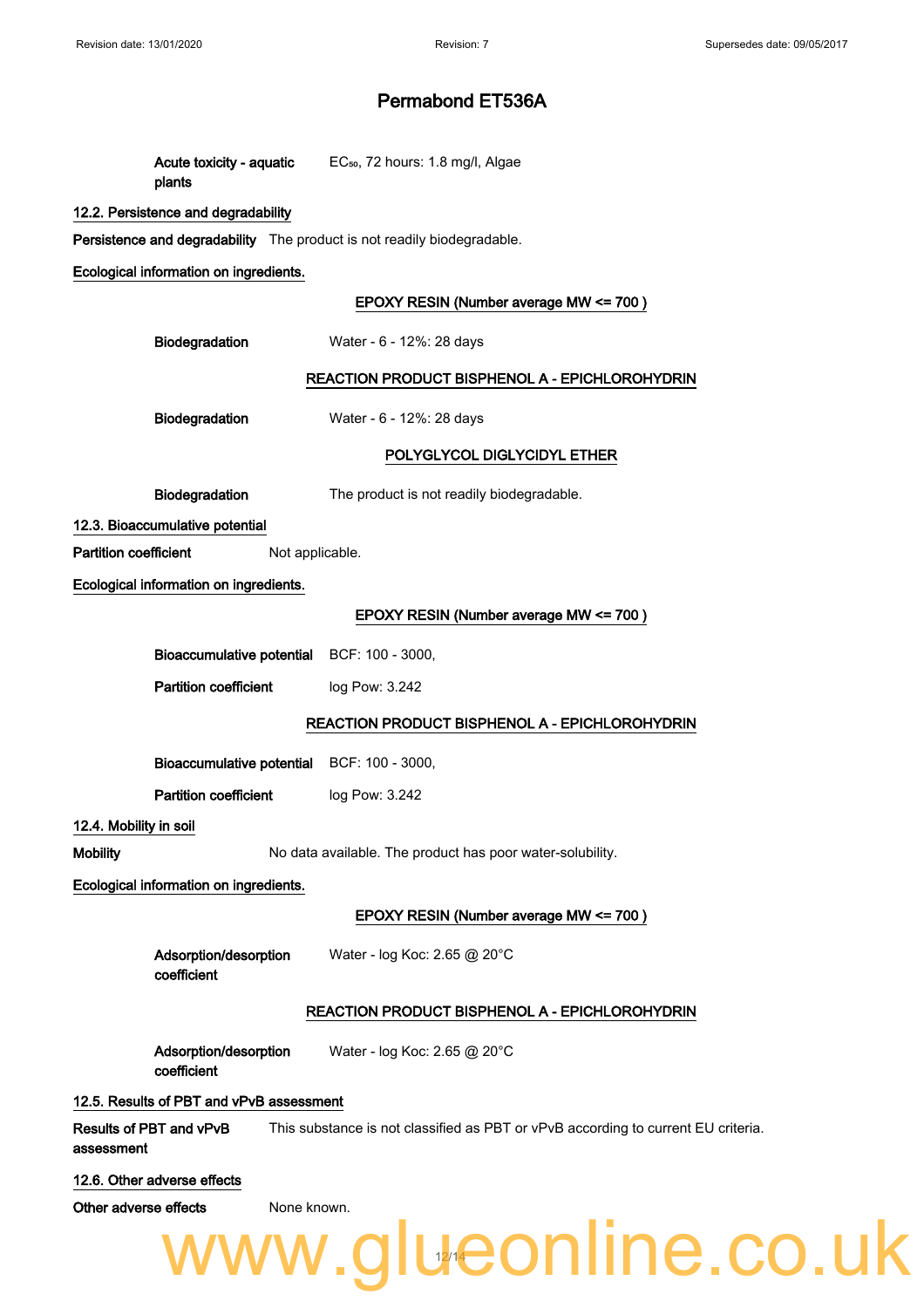1e.co.l

## Permabond ET536A

#### SECTION 13: Disposal considerations

| 13.1. Waste treatment methods               |                                                                                                                                                                                                                     |
|---------------------------------------------|---------------------------------------------------------------------------------------------------------------------------------------------------------------------------------------------------------------------|
| General information                         | Waste disposal should be in accordance with existing Community, National and local<br>requiations Empty containers may contain product residue; follow SDS and label warnings<br>even after they have been emptied. |
| Disposal methods                            | Do not empty into drains, dispose of this material and its container at hazardous or special<br>waste collection point.                                                                                             |
| Waste class                                 | 08 04 09* waste adhesives and sealants containing organic solvents or other dangerous<br>substances.                                                                                                                |
| <b>SECTION 14: Transport information</b>    |                                                                                                                                                                                                                     |
| Road transport notes<br>Sea transport notes | Applies only to inner containers >5 litres. See SP 375<br>Applies only to inner containers >5 litres. See 2.10.2.7 of the IMDG code.                                                                                |

Air transport notes Applies only to inner containers >5 litres. See SP A197 (375)

14.1. UN number

3082

#### 14.2. UN proper shipping name

ENVIRONMENTALLY HAZARDOUS SUBSTANCE, LIQUID, N.O.S. (contains Epoxy resin)

#### 14.3. Transport hazard class(es)

9

### Transport labels

14.4. Packing group

III

#### 14.5. Environmental hazards

Environmentally hazardous substance/marine pollutant



#### 14.6. Special precautions for user

EmS F-A, S-F

Tunnel restriction code (E)

#### 14.7. Transport in bulk according to Annex II of MARPOL and the IBC Code

**Transport in bulk according to** Not applicable. Annex II of MARPOL 73/78 and the IBC Code

SECTION 15: Regulatory information

15.1. Safety, health and environmental regulations/legislation specific for the substance or mixture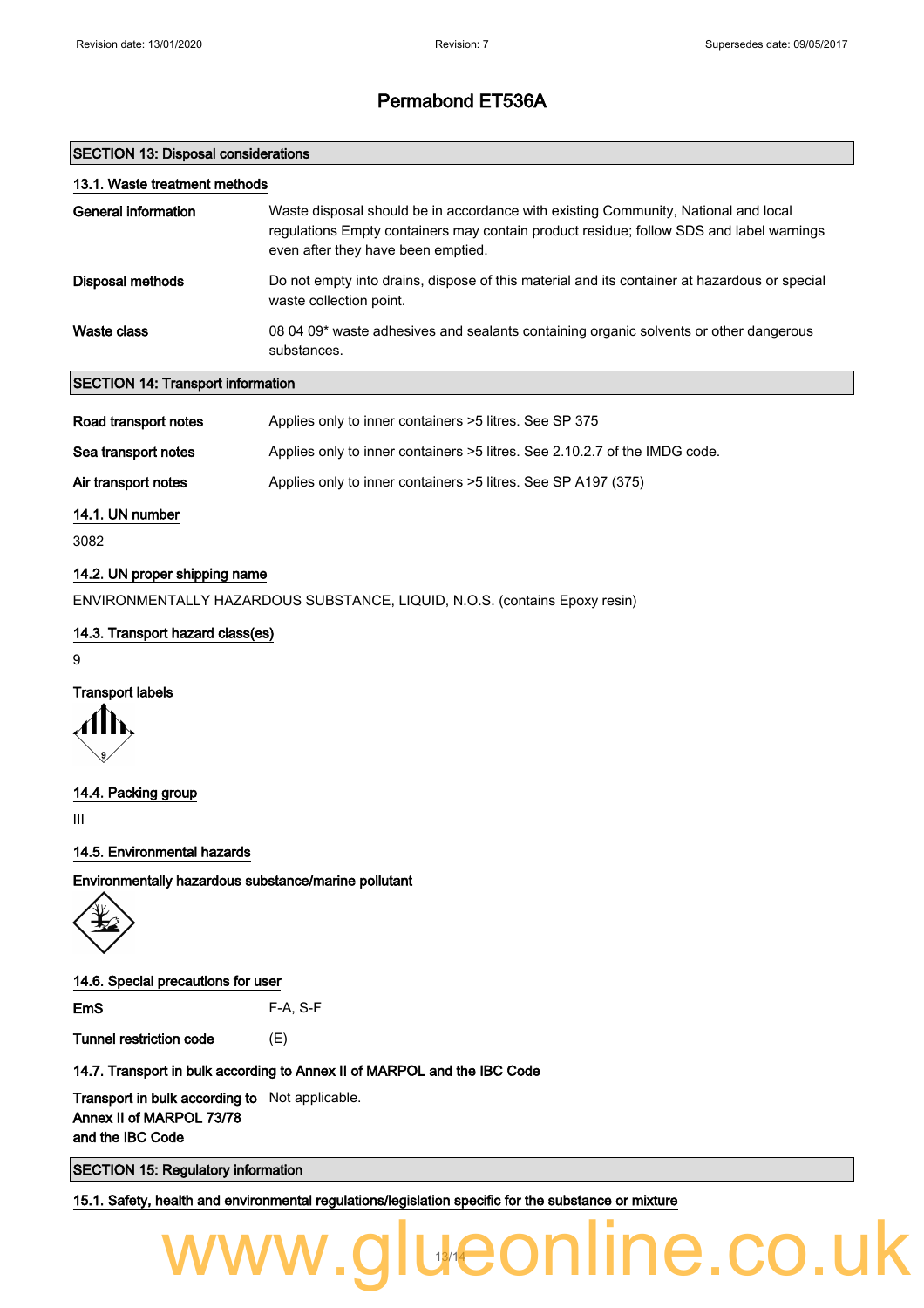| <b>National regulations</b> | The Chemicals (Hazard Information and Packaging for Supply) Regulations 2009 (SI 2009<br>No. 716).                                                                                                                               |
|-----------------------------|----------------------------------------------------------------------------------------------------------------------------------------------------------------------------------------------------------------------------------|
| EU legislation              | Regulation (EC) No 1272/2008 of the European Parliament and of the Council of 16<br>December 2008 on classification, labelling and packaging of substances and mixtures (as<br>amended).                                         |
|                             | COMMISSION REGULATION (EU) 2015/830 of 28 May 2015 amending Regulation (EC) No<br>1907/2006 of the European Parliament and of the Council on the Registration, Evaluation,<br>Authorisation and Restriction of Chemicals (REACH) |
| Guidance                    | Workplace Exposure Limits EH40.                                                                                                                                                                                                  |
|                             | CHIP for everyone HSG228.                                                                                                                                                                                                        |
|                             | Safety Data Sheets for Substances and Preparations.                                                                                                                                                                              |
|                             | Approved Classification and Labelling Guide (Sixth edition) L131.                                                                                                                                                                |

#### 15.2. Chemical safety assessment

No chemical safety assessment has been carried out.

#### SECTION 16: Other information

| <b>Revision date</b>      | 13/01/2020                                                                                                                                                                |
|---------------------------|---------------------------------------------------------------------------------------------------------------------------------------------------------------------------|
| <b>Revision</b>           |                                                                                                                                                                           |
| Supersedes date           | 09/05/2017                                                                                                                                                                |
| Hazard statements in full | H315 Causes skin irritation.<br>H317 May cause an allergic skin reaction.<br>H319 Causes serious eye irritation.<br>H411 Toxic to aquatic life with long lasting effects. |

This information relates only to the specific material designated and may not be valid for such material used in combination with any other materials or in any process. Such information is, to the best of the company's knowledge and belief, accurate and reliable as of the date indicated. However, no warranty, guarantee or representation is made to its accuracy, reliability or completeness. It is the user's responsibility to satisfy himself as to the suitability of such information for his own particular use.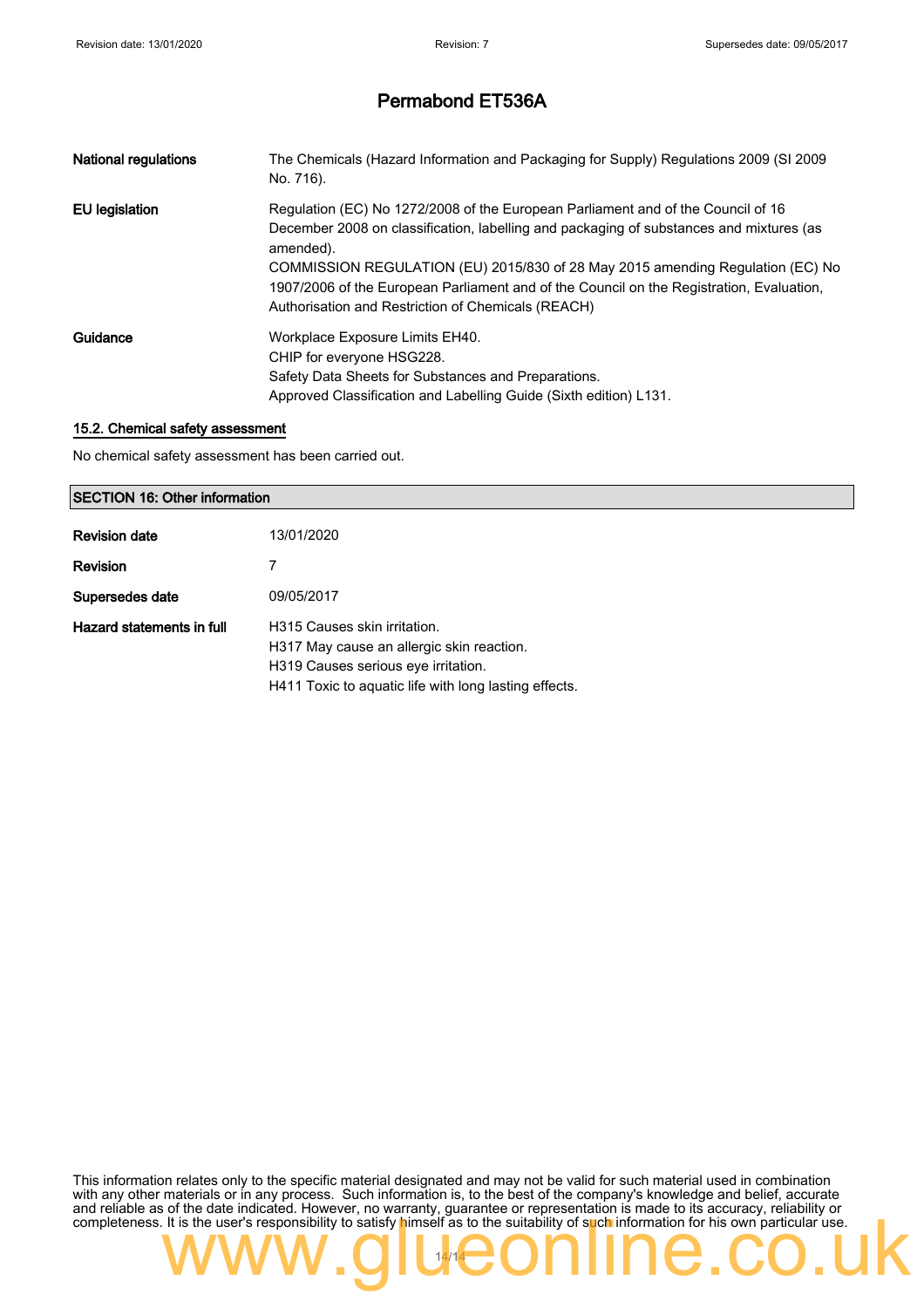

## SAFETY DATA SHEET Permabond ET536B

| SECTION 1: Identification of the substance/mixture and of the company/undertaking |                                                                                    |  |
|-----------------------------------------------------------------------------------|------------------------------------------------------------------------------------|--|
| 1.1. Product identifier                                                           |                                                                                    |  |
| <b>Product name</b>                                                               | Permabond ET536B                                                                   |  |
|                                                                                   | 1.2. Relevant identified uses of the substance or mixture and uses advised against |  |
| <b>Identified uses</b>                                                            | Two-component, epoxy-based adhesive.                                               |  |
| 1.3. Details of the supplier of the safety data sheet                             |                                                                                    |  |
| <b>Supplier</b>                                                                   | Permabond Engineering Adhesives Ltd.                                               |  |
|                                                                                   | Wessex Way                                                                         |  |
|                                                                                   | Colden Common                                                                      |  |
|                                                                                   | Winchester                                                                         |  |
|                                                                                   | Hampshire SO21 1WP                                                                 |  |
|                                                                                   | United Kingdom                                                                     |  |
|                                                                                   | Tel: +44 (0)1962 711 661                                                           |  |
|                                                                                   | Fax: +44 (0)1962 711 662                                                           |  |
|                                                                                   | info.europe@permabond.com                                                          |  |
| 1.4. Emergency telephone number                                                   |                                                                                    |  |
| <b>Emergency telephone</b>                                                        | CHEMTREC UK: +(44)-870-8200418 CHEMTREC US: 800-424-9300 (CCN: 829878)             |  |
|                                                                                   | National emergency telephone CHEMTREC Ireland: +(353)-19014670                     |  |
| number                                                                            | CHEMTREC Australia: +(61)-290372994                                                |  |
|                                                                                   | CHEMTREC New Zealand: +(64)-98010034                                               |  |
| <b>SECTION 2: Hazards identification</b>                                          |                                                                                    |  |
| 2.1. Classification of the substance or mixture                                   |                                                                                    |  |
| Classification (EC 1272/2008)                                                     |                                                                                    |  |
| <b>Physical hazards</b>                                                           | Not Classified                                                                     |  |
| <b>Health hazards</b>                                                             | Skin Irrit. 2 - H315 Eye Irrit. 2 - H319 Skin Sens. 1 - H317                       |  |
| <b>Environmental hazards</b>                                                      | Not Classified                                                                     |  |
| 2.2. Label elements                                                               |                                                                                    |  |
| <b>Hazard pictograms</b>                                                          |                                                                                    |  |
|                                                                                   |                                                                                    |  |
| Signal word                                                                       | Warning                                                                            |  |
| <b>Hazard statements</b>                                                          | H315 Causes skin irritation.                                                       |  |
|                                                                                   | H319 Causes serious eye irritation.                                                |  |
|                                                                                   | H317 May cause an allergic skin reaction.                                          |  |
|                                                                                   |                                                                                    |  |

www.glueonline.co.uk 1/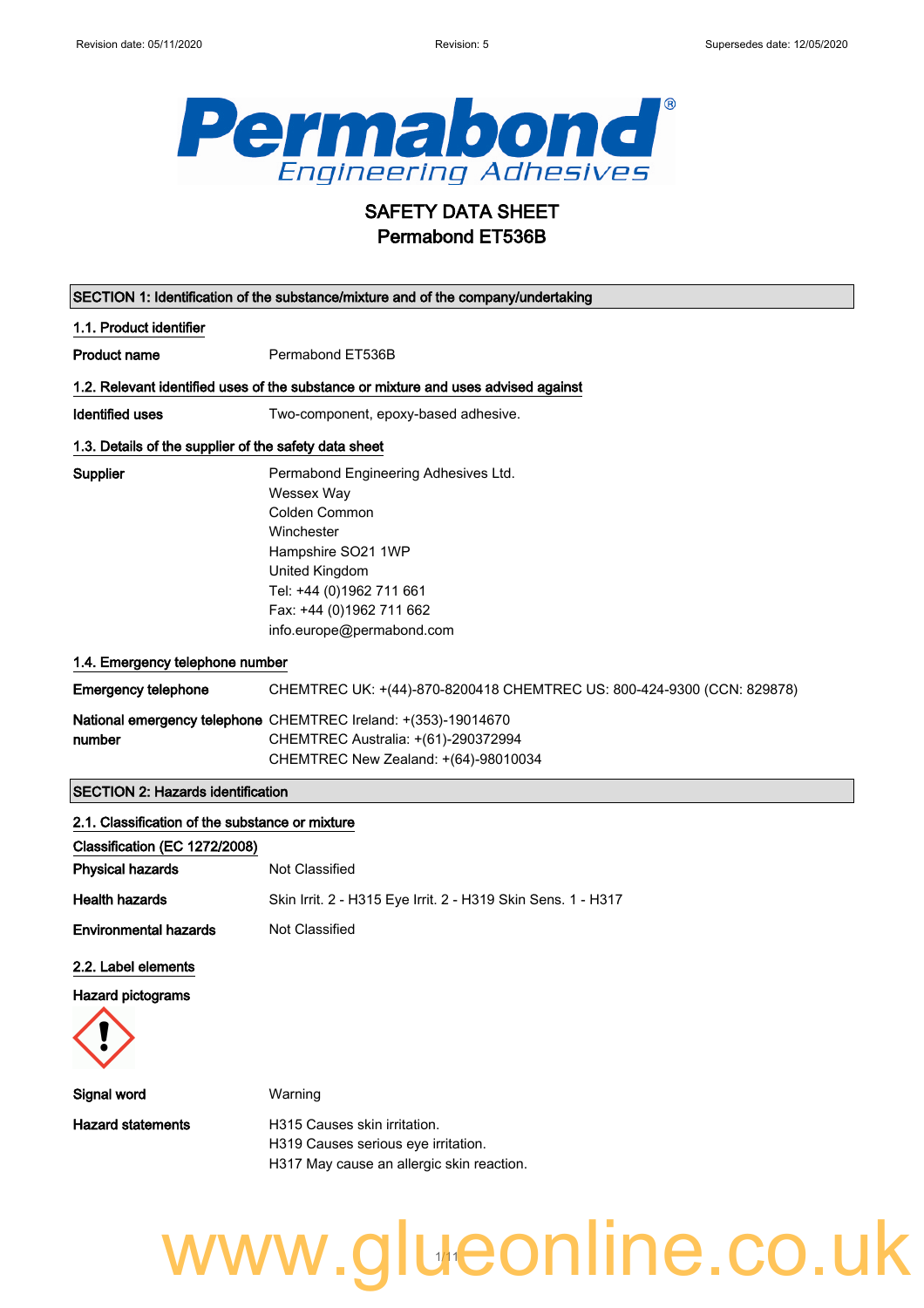| <b>Precautionary statements</b>           | P280 Wear protective gloves/ protective clothing/ eye protection/ face protection.<br>P302+P352a IF ON SKIN: Wash with plenty of soap and water<br>P305+P351+P338 IF IN EYES: Rinse cautiously with water for several minutes. Remove<br>contact lenses, if present and easy to do. Continue rinsing.                                                                                              |
|-------------------------------------------|----------------------------------------------------------------------------------------------------------------------------------------------------------------------------------------------------------------------------------------------------------------------------------------------------------------------------------------------------------------------------------------------------|
| Contains                                  | POLYAMIDOAMINE, MERCAPTAN-TERMINATED POLYMER                                                                                                                                                                                                                                                                                                                                                       |
| Supplementary precautionary<br>statements | P264 Wash contaminated skin thoroughly after handling.<br>P333+P313 If skin irritation or rash occurs: Get medical advice/ attention.<br>P337+P313 If eye irritation persists: Get medical advice/attention.<br>P362+P364 Take off contaminated clothing and wash it before reuse.<br>P501 Dispose of contents/container in accordance with existing Community, National and<br>local regulations. |

#### 2.3. Other hazards

None under normal conditions. This substance is not classified as PBT or vPvB according to current EU criteria.

#### SECTION 3: Composition/information on ingredients

| 3.2. Mixtures                                                                        |                      |                                                      |
|--------------------------------------------------------------------------------------|----------------------|------------------------------------------------------|
| <b>POLYAMIDOAMINE</b>                                                                |                      | 30-60%                                               |
| CAS number: 68082-29-1                                                               | EC number: 500-191-5 |                                                      |
| REACH registration exemption - POLYMER                                               |                      |                                                      |
| Classification<br>Skin Irrit. 2 - H315<br>Eye Irrit. 2 - H319<br>Skin Sens. 1 - H317 |                      |                                                      |
| 10-30%<br><b>MERCAPTAN-TERMINATED OLIGOMER</b>                                       |                      |                                                      |
| CAS number: -                                                                        | EC number: 701-196-7 | REACH registration number: 01-<br>2120118957-46-XXXX |
| Classification<br>Skin Sens. 1B - H317<br>Aquatic Chronic 3 - H412                   |                      |                                                      |
| $1 - 5%$<br>TRIS-2,4,6-(DIMETHYLAMINOMETHYL)PHENOL                                   |                      |                                                      |
| CAS number: 90-72-2                                                                  | EC number: 202-013-9 | REACH registration number: 01-<br>2119560597-27-XXXX |
| Classification<br>Acute Tox. 4 - H302<br>Skin Irrit. 2 - H315<br>Eye Irrit. 2 - H319 |                      |                                                      |
| The full text for all hazard statements is displayed in Section 16.                  |                      |                                                      |

### SECTION 4: First aid measures

#### 4.1. Description of first aid measures

Inhalation Move the exposed person to fresh air. Get medical attention if any discomfort continues.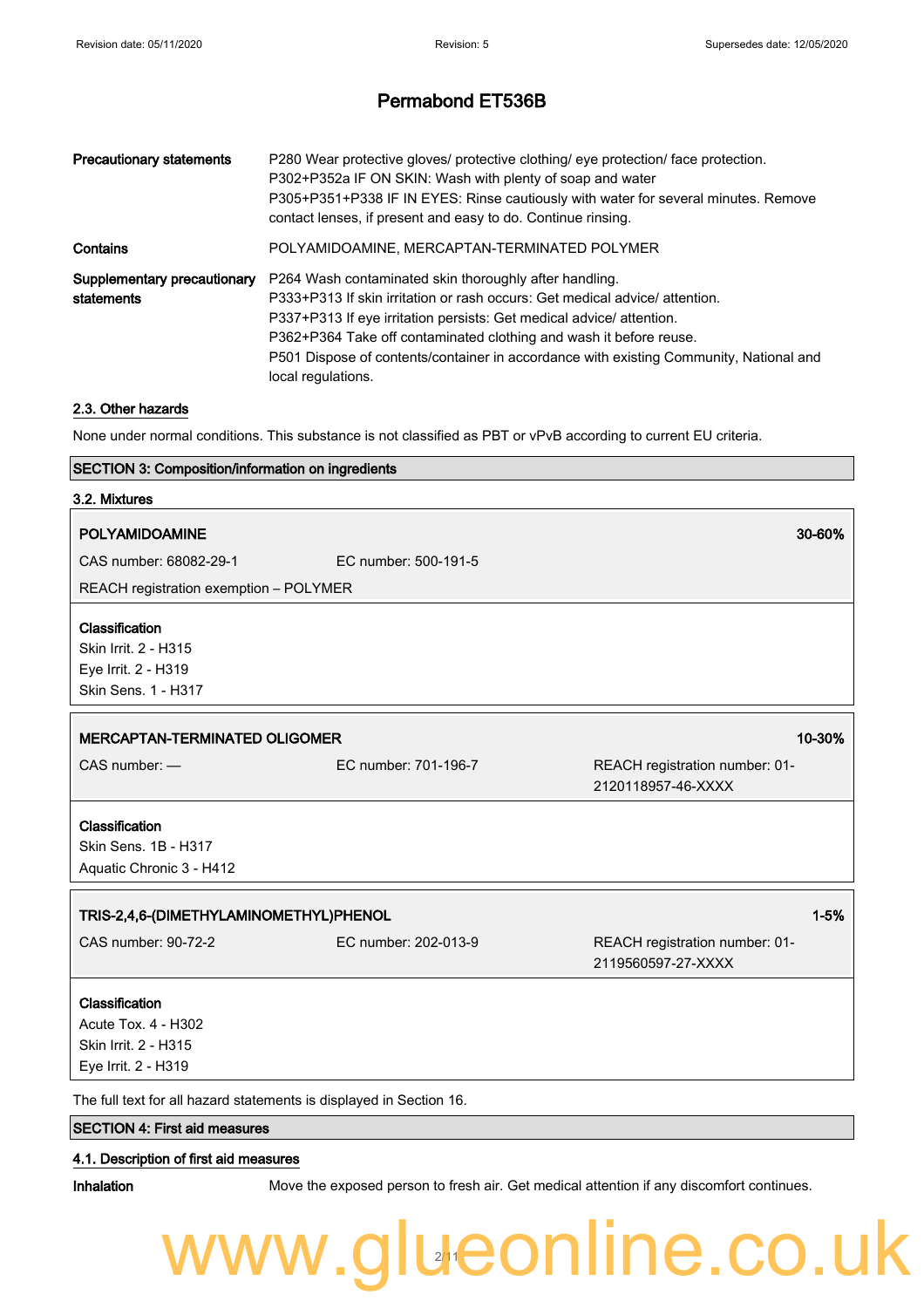| Ingestion                                                  | Never give anything by mouth to an unconscious person. Do not induce vomiting. Rinse<br>mouth thoroughly with water. Give plenty of water to drink. Get medical attention if any<br>discomfort continues.                      |
|------------------------------------------------------------|--------------------------------------------------------------------------------------------------------------------------------------------------------------------------------------------------------------------------------|
| <b>Skin contact</b>                                        | Remove contaminated clothing. Wash skin thoroughly with soap and water. If symptoms<br>develop, obtain medical attention                                                                                                       |
| Eye contact                                                | Remove any contact lenses and open eyelids wide apart. Promptly wash eyes with plenty of<br>water while lifting the eye lids. Continue to rinse for at least 15 minutes. Get medical attention<br>if any discomfort continues. |
|                                                            | 4.2. Most important symptoms and effects, both acute and delayed                                                                                                                                                               |
| Skin contact                                               | Skin irritation. Mild dermatitis, allergic skin rash.                                                                                                                                                                          |
| Eye contact                                                | May cause severe eye irritation.                                                                                                                                                                                               |
|                                                            | 4.3. Indication of any immediate medical attention and special treatment needed                                                                                                                                                |
| Notes for the doctor                                       | No specific recommendations. If in doubt, get medical attention promptly. Treat<br>symptomatically.                                                                                                                            |
| <b>SECTION 5: Firefighting measures</b>                    |                                                                                                                                                                                                                                |
| 5.1. Extinguishing media                                   |                                                                                                                                                                                                                                |
| Suitable extinguishing media                               | Extinguish with foam, carbon dioxide, dry powder or water fog.                                                                                                                                                                 |
| Unsuitable extinguishing<br>media                          | Do not use water jet as an extinguisher, as this will spread the fire.                                                                                                                                                         |
| 5.2. Special hazards arising from the substance or mixture |                                                                                                                                                                                                                                |
| Specific hazards                                           | No unusual fire or explosion hazards noted.                                                                                                                                                                                    |
| <b>Hazardous combustion</b><br>products                    | Burning produces irritating, toxic and obnoxious fumes. Nitrous gases (NOx). Carbon<br>monoxide, carbon dioxide, and unknown hydrocarbons.                                                                                     |
| 5.3. Advice for firefighters                               |                                                                                                                                                                                                                                |
| Special protective equipment<br>for firefighters           | Wear positive-pressure self-contained breathing apparatus (SCBA) and appropriate protective<br>clothing.                                                                                                                       |
| <b>SECTION 6: Accidental release measures</b>              |                                                                                                                                                                                                                                |
|                                                            | 6.1. Personal precautions, protective equipment and emergency procedures                                                                                                                                                       |
| <b>Personal precautions</b>                                | Wear protective clothing as described in Section 8 of this safety data sheet.                                                                                                                                                  |
| 6.2. Environmental precautions                             |                                                                                                                                                                                                                                |
| <b>Environmental precautions</b>                           | Do not discharge into drains or watercourses or onto the ground.                                                                                                                                                               |
| 6.3. Methods and material for containment and cleaning up  |                                                                                                                                                                                                                                |
| Methods for cleaning up                                    | Absorb spillage with sand or other inert absorbent. Transfer to suitable, labelled containers for<br>disposal. Wash area with soap and water.                                                                                  |
| 6.4. Reference to other sections                           |                                                                                                                                                                                                                                |
| Reference to other sections                                | For personal protection, see Section 8. For waste disposal, see section 13.                                                                                                                                                    |
| <b>SECTION 7: Handling and storage</b>                     |                                                                                                                                                                                                                                |
| 7.1. Precautions for safe handling                         |                                                                                                                                                                                                                                |
| Usage precautions                                          | Avoid contact with skin and eyes. Do not ingest or inhale. Do not eat, drink or smoke when<br>using this product. Wash hands thoroughly after handling.                                                                        |
|                                                            | www.glueonline.co.uk                                                                                                                                                                                                           |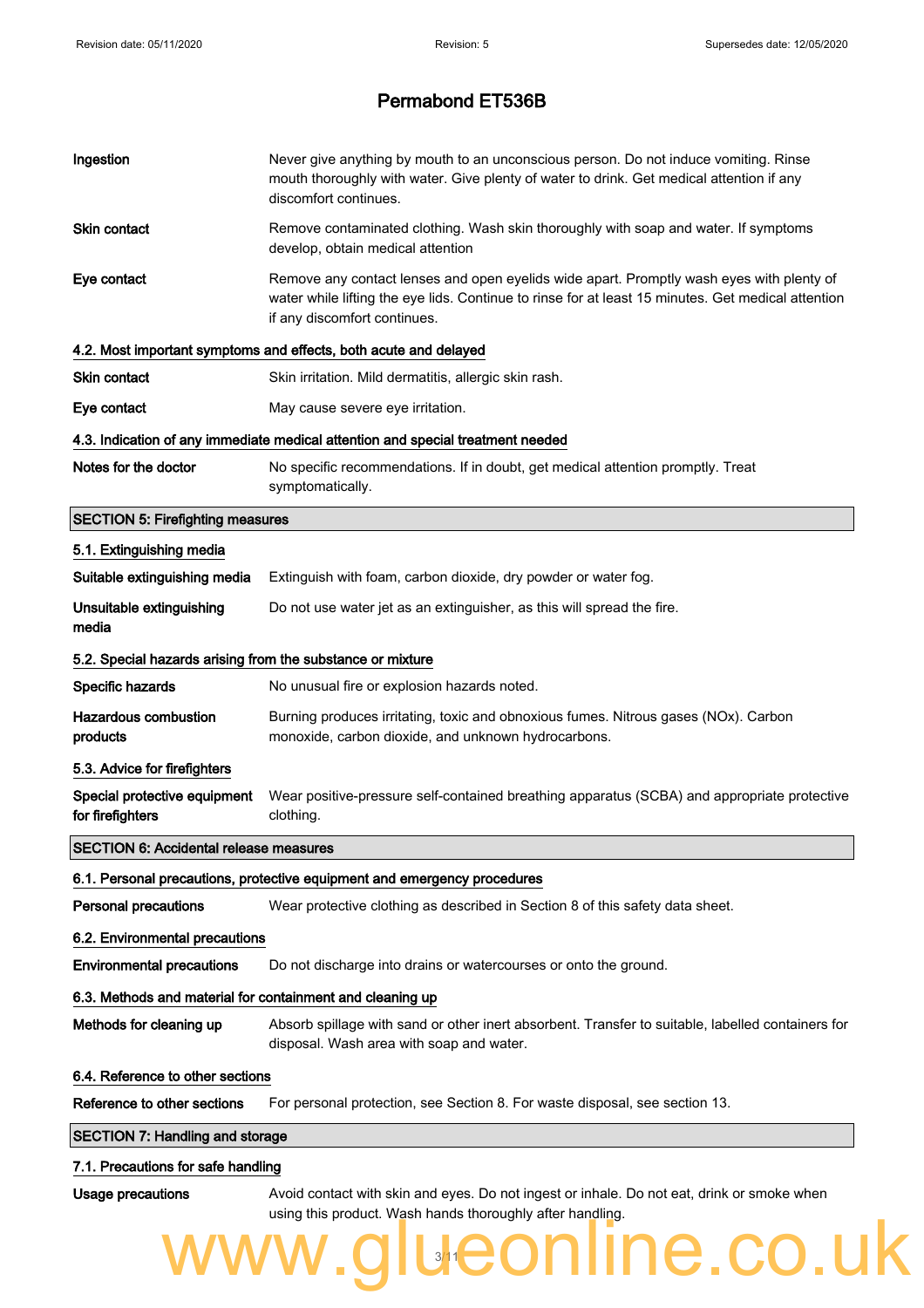|                                                         | 7.2. Conditions for safe storage, including any incompatibilities                                                                                                  |  |
|---------------------------------------------------------|--------------------------------------------------------------------------------------------------------------------------------------------------------------------|--|
| <b>Storage precautions</b>                              | Store in closed original container at temperatures between 5°C and 25°C.                                                                                           |  |
| 7.3. Specific end use(s)                                |                                                                                                                                                                    |  |
| Specific end use(s)                                     | Adhesive, Sealant.                                                                                                                                                 |  |
| <b>SECTION 8: Exposure controls/Personal protection</b> |                                                                                                                                                                    |  |
| 8.1. Control parameters                                 |                                                                                                                                                                    |  |
|                                                         | POLYAMIDOAMINE (CAS: 68082-29-1)                                                                                                                                   |  |
| <b>DNEL</b>                                             | Workers - Inhalation; Long term systemic effects: 3.9 mg/m <sup>3</sup><br>Workers - Dermal; Long term systemic effects: 1.1 mg/kg/day                             |  |
| <b>PNEC</b>                                             | Fresh water; 0.004 mg/l<br>marine water; 0 mg/l<br>STP; 3.84 mg/l<br>Sediment (Freshwater); 434.02 mg/kg<br>Sediment (Marinewater); 43.4 mg/kg                     |  |
|                                                         | <b>MERCAPTAN-TERMINATED OLIGOMER</b>                                                                                                                               |  |
| <b>DMEL</b>                                             | Workers - Inhalation; Long term systemic effects: 22 mg/m <sup>3</sup><br>Workers - Dermal; Long term systemic effects: 2.7 mg/kg/day                              |  |
| <b>PNEC</b>                                             | Fresh water; 70 µg/l<br>marine water; 7 µg/l<br>STP; 10 mg/l<br>Sediment (Freshwater); 322 µg/kg, dw<br>Sediment (Marinewater); 32 µg/kg, dw<br>Soil; 23 µg/kg, dw |  |
|                                                         | TRIS-2,4,6-(DIMETHYLAMINOMETHYL)PHENOL (CAS: 90-72-2)                                                                                                              |  |
| <b>PNEC</b>                                             | Fresh water; 0.084 mg/l<br>marine water; 0.008 mg/l<br>STP; 0.2 mg/l                                                                                               |  |
| 8.2. Exposure controls                                  |                                                                                                                                                                    |  |
| Protective equipment                                    |                                                                                                                                                                    |  |
| Appropriate engineering<br>controls                     | Provide adequate general and local exhaust ventilation.                                                                                                            |  |
| Eye/face protection                                     | The following protection should be worn: Chemical splash goggles or face shield. Personal<br>eye protection should conform to EN 166                               |  |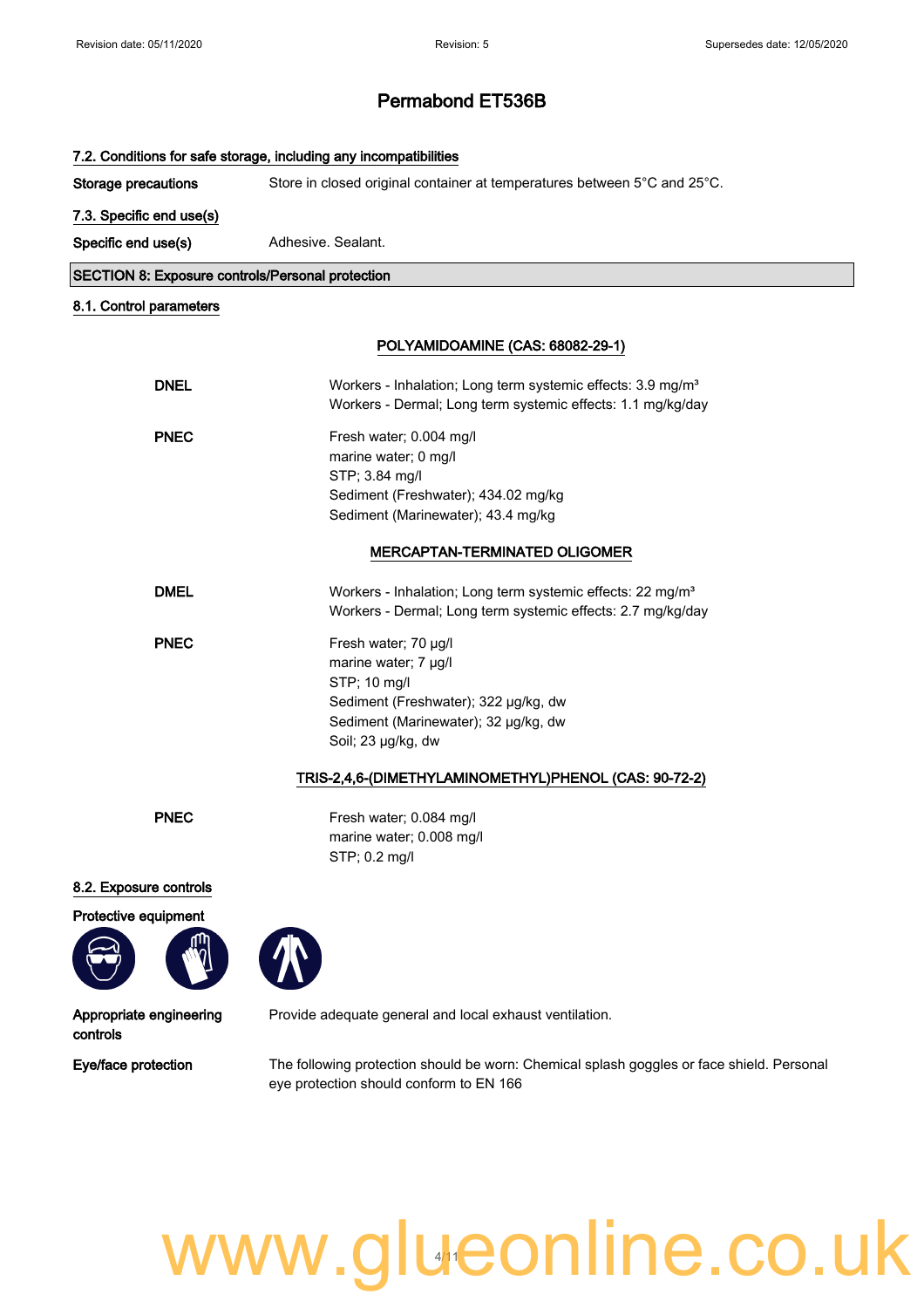| Hand protection                   | It is recommended that chemical-resistant, impervious gloves are worn. Gloves should<br>conform to EN 374. For exposure up to 4 hours, wear gloves made of the following material:<br>Nitrile rubber. Thickness: $\geq 0.4$ mm The selected gloves should have a breakthrough time of<br>at least 0.5 hours. For exposure up to 8 hours, wear gloves made of the following material:<br>Nitrile rubber. Thickness: $\geq 0.4$ mm The selected gloves should have a breakthrough time of<br>at least 8 hours. The breakthrough time for any glove material may be different for different<br>glove manufacturers. The most suitable glove should be chosen in consultation with the glove<br>supplier/manufacturer, who can provide information about the breakthrough time of the glove<br>material. Considering the data specified by the glove manufacturer, check during use that the<br>gloves are retaining their protective properties and change them as soon as any deterioration<br>is detected. |
|-----------------------------------|-----------------------------------------------------------------------------------------------------------------------------------------------------------------------------------------------------------------------------------------------------------------------------------------------------------------------------------------------------------------------------------------------------------------------------------------------------------------------------------------------------------------------------------------------------------------------------------------------------------------------------------------------------------------------------------------------------------------------------------------------------------------------------------------------------------------------------------------------------------------------------------------------------------------------------------------------------------------------------------------------------------|
| Other skin and body<br>protection | Employee must wear appropriate protective clothing and equipment to prevent any possibility<br>of skin contact with this substance.                                                                                                                                                                                                                                                                                                                                                                                                                                                                                                                                                                                                                                                                                                                                                                                                                                                                       |
| Hygiene measures                  | Wash at the end of each work shift and before eating, smoking and using the toilet. Promptly<br>remove any clothing that becomes contaminated. When using do not eat, drink or smoke.                                                                                                                                                                                                                                                                                                                                                                                                                                                                                                                                                                                                                                                                                                                                                                                                                     |
| <b>Respiratory protection</b>     | Ensure adequate ventilation of the working area. Respiratory protection may be required if<br>excessive airborne contamination occurs. Respiratory protection complying with an approved<br>standard should be worn if a risk assessment indicates inhalation of contaminants is possible.<br>Organic vapour filter. Type A. (EN14387)                                                                                                                                                                                                                                                                                                                                                                                                                                                                                                                                                                                                                                                                    |

### SECTION 9: Physical and chemical properties

| 9.1. Information on basic physical and chemical properties |                                                                                  |  |
|------------------------------------------------------------|----------------------------------------------------------------------------------|--|
| Appearance                                                 | Paste.                                                                           |  |
| Colour                                                     | Black.                                                                           |  |
| Odour                                                      | Amine.                                                                           |  |
| <b>Odour threshold</b>                                     | Not determined.                                                                  |  |
| pH                                                         | Not determined.                                                                  |  |
| <b>Melting point</b>                                       | Not determined.                                                                  |  |
| Initial boiling point and range                            | Not determined.                                                                  |  |
| Flash point                                                | $>100^{\circ}$ C                                                                 |  |
| <b>Evaporation rate</b>                                    | Not available.                                                                   |  |
| Upper/lower flammability or<br>explosive limits            | Not available.                                                                   |  |
| Vapour pressure                                            | Not determined.                                                                  |  |
| Vapour density                                             | Not determined.                                                                  |  |
| <b>Relative density</b>                                    | 1.2                                                                              |  |
| Solubility(ies)                                            | Slightly soluble in water. Soluble in the following materials: Organic solvents. |  |
| <b>Partition coefficient</b>                               | Not available.                                                                   |  |
| Auto-ignition temperature                                  | Not determined.                                                                  |  |
| <b>Decomposition Temperature</b>                           | Not determined.                                                                  |  |
| <b>Viscosity</b>                                           | ≈300000 mPa s @ 23°C Thixotropic                                                 |  |
| <b>Explosive properties</b>                                | Not determined.                                                                  |  |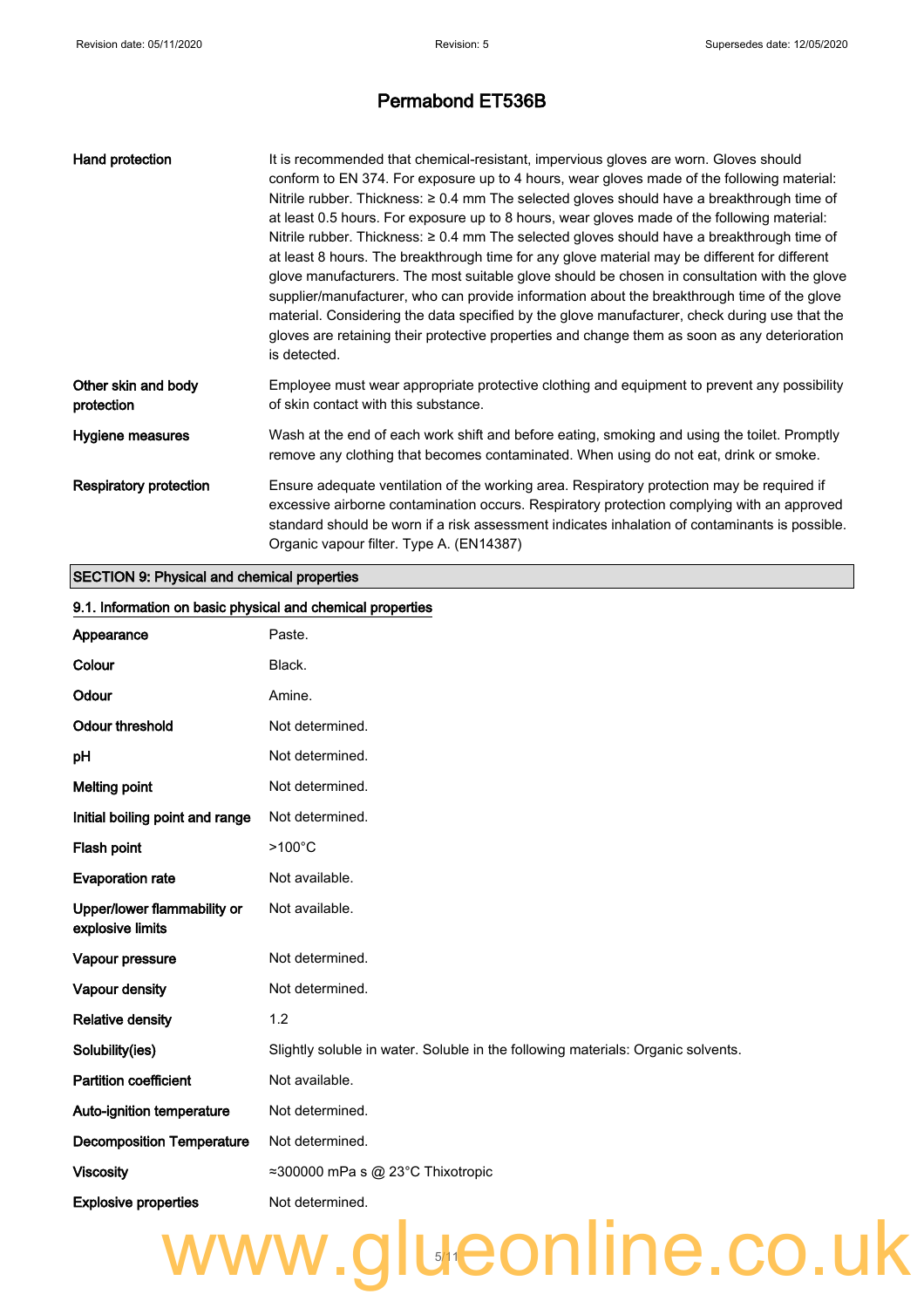| <b>Oxidising properties</b>                  | Not applicable.                                                                                                                                                                                                                                                                                                                                                  |
|----------------------------------------------|------------------------------------------------------------------------------------------------------------------------------------------------------------------------------------------------------------------------------------------------------------------------------------------------------------------------------------------------------------------|
| 9.2. Other information                       |                                                                                                                                                                                                                                                                                                                                                                  |
| Other information                            | Not relevant.                                                                                                                                                                                                                                                                                                                                                    |
| <b>SECTION 10: Stability and reactivity</b>  |                                                                                                                                                                                                                                                                                                                                                                  |
| 10.1. Reactivity                             |                                                                                                                                                                                                                                                                                                                                                                  |
| Reactivity                                   | Under normal conditions of storage and use, no hazardous reactions will occur.                                                                                                                                                                                                                                                                                   |
| 10.2. Chemical stability                     |                                                                                                                                                                                                                                                                                                                                                                  |
| <b>Stability</b>                             | Stable at normal ambient temperatures.                                                                                                                                                                                                                                                                                                                           |
| 10.3. Possibility of hazardous reactions     |                                                                                                                                                                                                                                                                                                                                                                  |
| Possibility of hazardous<br>reactions        | Reactions with the following materials may generate heat: Epoxy resin                                                                                                                                                                                                                                                                                            |
| 10.4. Conditions to avoid                    |                                                                                                                                                                                                                                                                                                                                                                  |
| <b>Conditions to avoid</b>                   | Avoid excessive heat for prolonged periods of time.                                                                                                                                                                                                                                                                                                              |
| 10.5. Incompatible materials                 |                                                                                                                                                                                                                                                                                                                                                                  |
| <b>Materials to avoid</b>                    | Avoid contact with the following materials: Acids. Oxidising agents.                                                                                                                                                                                                                                                                                             |
| 10.6. Hazardous decomposition products       |                                                                                                                                                                                                                                                                                                                                                                  |
| Hazardous decomposition<br>products          | Thermal decomposition could produce carbon monoxide, carbon dioxide, and unidentified<br>organic compounds.                                                                                                                                                                                                                                                      |
| <b>SECTION 11: Toxicological information</b> |                                                                                                                                                                                                                                                                                                                                                                  |
| 11.1. Information on toxicological effects   |                                                                                                                                                                                                                                                                                                                                                                  |
| <b>Toxicological effects</b>                 | The mixture is classified based on the available hazard information for the ingredients as<br>defined in the classification criteria for mixtures for each hazard class or differentiation in<br>Annex I to Regulation 1272/2008/EC. Relevant available health/ecological information for the<br>substances listed under Section 3 is provided in the following. |
| <b>Aspiration hazard</b>                     |                                                                                                                                                                                                                                                                                                                                                                  |
| Aspiration hazard                            | None under normal conditions.                                                                                                                                                                                                                                                                                                                                    |
| Inhalation                                   | Unlikely to be hazardous by inhalation because of the low vapour pressure of the product at<br>ambient temperature. Gas or vapour in high concentrations may irritate the respiratory<br>system. Symptoms following overexposure may include the following: Coughing.                                                                                            |
| Ingestion                                    | No harmful effects expected from quantities likely to be ingested by accident.                                                                                                                                                                                                                                                                                   |
| <b>Skin contact</b>                          | Irritating to skin. May cause sensitisation by skin contact.                                                                                                                                                                                                                                                                                                     |
| Eye contact                                  | Irritating and may cause redness and pain.                                                                                                                                                                                                                                                                                                                       |
| Toxicological information on ingredients.    |                                                                                                                                                                                                                                                                                                                                                                  |

POLYAMIDOAMINE

11

www.glueonline.co.uk

Acute toxicity - oral Acute toxicity oral (LD<sub>50</sub> 2,000.1

mg/kg)

Species **Rat**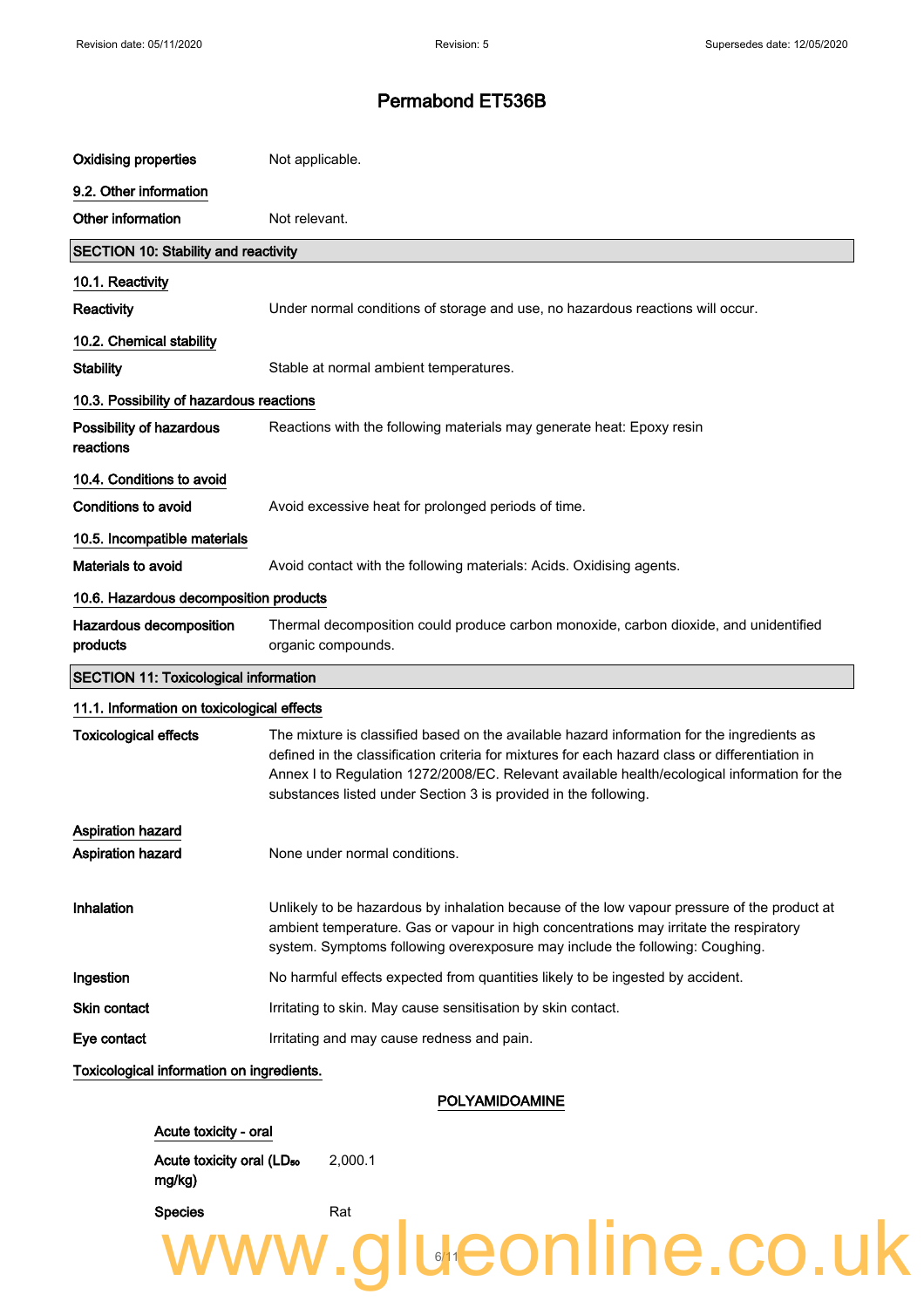| Acute toxicity - dermal                                    |                                                                     |
|------------------------------------------------------------|---------------------------------------------------------------------|
| Acute toxicity dermal (LD <sub>50</sub> 2,000.1<br>mg/kg)  |                                                                     |
| <b>Species</b>                                             | Rat                                                                 |
| Skin corrosion/irritation                                  |                                                                     |
| Skin corrosion/irritation                                  | Irritating to skin.                                                 |
| Serious eye damage/irritation                              |                                                                     |
| Serious eye<br>damage/irritation                           | Irritating to eyes.                                                 |
| <b>Respiratory sensitisation</b>                           |                                                                     |
| <b>Respiratory sensitisation</b>                           | No information available.                                           |
| Skin sensitisation                                         |                                                                     |
| <b>Skin sensitisation</b>                                  | Sensitising.                                                        |
| Germ cell mutagenicity                                     |                                                                     |
| Genotoxicity - in vitro                                    | No information available.                                           |
| Carcinogenicity                                            |                                                                     |
| Carcinogenicity                                            | No specific test data are available.                                |
| Reproductive toxicity                                      |                                                                     |
| fertility                                                  | Reproductive toxicity - Screening - NOAEL 1000 mg/kg/day, Oral, Rat |
| Specific target organ toxicity - single exposure           |                                                                     |
| STOT - single exposure                                     | No information available.                                           |
| Specific target organ toxicity - repeated exposure         |                                                                     |
| STOT - repeated exposure No information available.         |                                                                     |
| Aspiration hazard                                          |                                                                     |
| <b>Aspiration hazard</b>                                   | Not available.                                                      |
|                                                            | <b>MERCAPTAN-TERMINATED OLIGOMER</b>                                |
| Acute toxicity - oral                                      |                                                                     |
| Acute toxicity oral (LD <sub>50</sub><br>mg/kg)            | 2,600.0                                                             |
| Species                                                    | Rat                                                                 |
| Acute toxicity - dermal                                    |                                                                     |
| Acute toxicity dermal (LD <sub>50</sub> 10,200.0<br>mg/kg) |                                                                     |
| <b>Species</b>                                             | Rabbit                                                              |
| <b>Skin corrosion/irritation</b>                           |                                                                     |
| Animal data                                                | Method: OECD 404, Rabbit Not irritating.                            |
| Serious eye damage/irritation                              |                                                                     |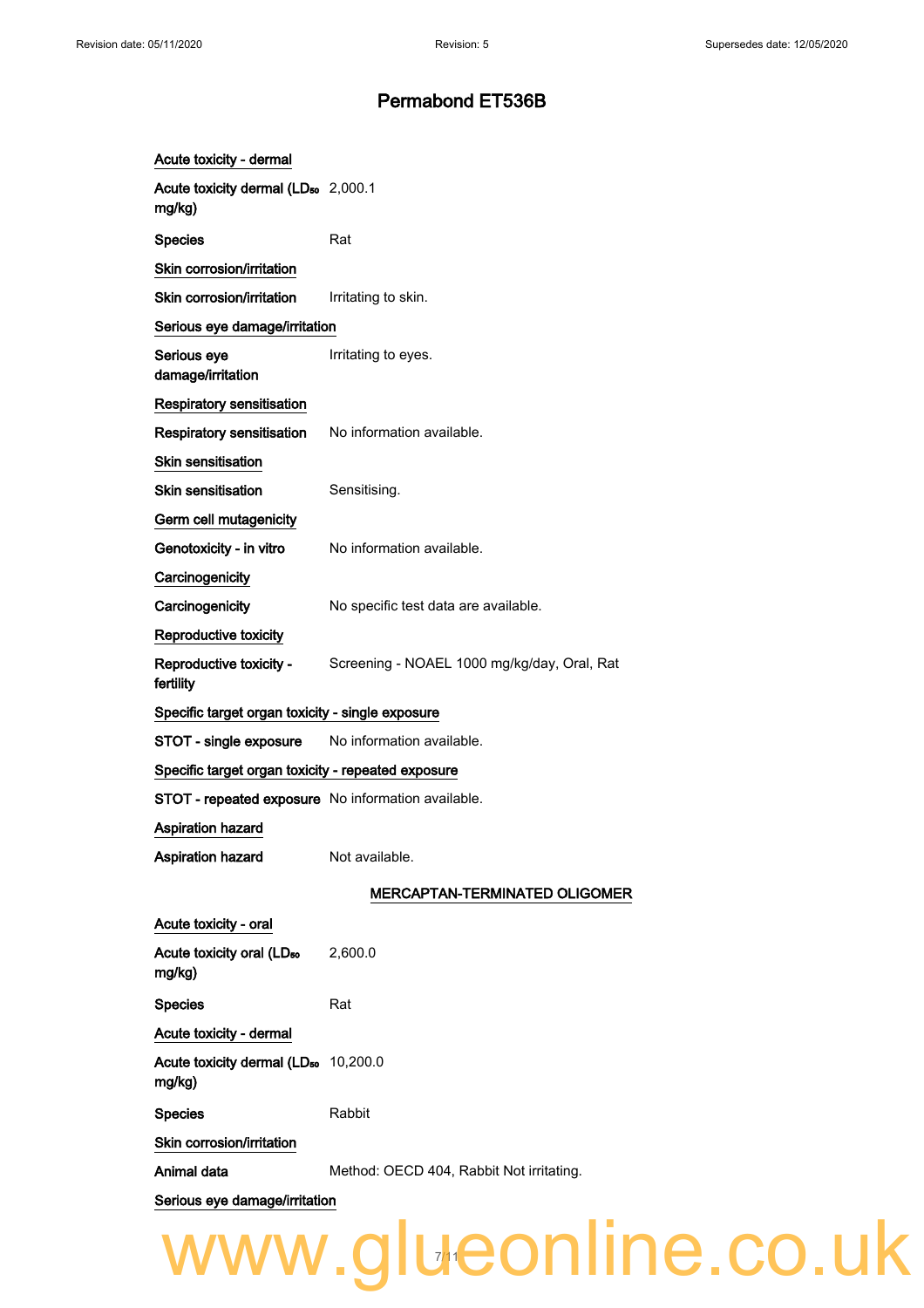| Serious eye<br>damage/irritation                   | Method: OECD 405, Rabbit Not irritating.                                                  |
|----------------------------------------------------|-------------------------------------------------------------------------------------------|
| <b>Skin sensitisation</b>                          |                                                                                           |
| <b>Skin sensitisation</b>                          | Local Lymph Node Assay (LLNA) - Mouse: Sensitising.                                       |
| Germ cell mutagenicity                             |                                                                                           |
| Genotoxicity - in vitro                            | Gene mutation: Negative.                                                                  |
| Carcinogenicity                                    |                                                                                           |
| Carcinogenicity                                    | No information available.                                                                 |
| <b>Reproductive toxicity</b>                       |                                                                                           |
| Reproductive toxicity -<br>fertility               | No information available.                                                                 |
| Specific target organ toxicity - single exposure   |                                                                                           |
| STOT - single exposure                             | No information available.                                                                 |
| Specific target organ toxicity - repeated exposure |                                                                                           |
| STOT - repeated exposure No information available. |                                                                                           |
| <b>Aspiration hazard</b>                           |                                                                                           |
| <b>Aspiration hazard</b>                           | No information available.                                                                 |
|                                                    | TRIS-2,4,6-(DIMETHYLAMINOMETHYL)PHENOL                                                    |
| Acute toxicity - oral                              |                                                                                           |
| Acute toxicity oral (LD <sub>50</sub><br>mg/kg)    | 2,169.0                                                                                   |
| <b>Species</b>                                     | Rat                                                                                       |
| Acute toxicity - inhalation                        |                                                                                           |
| Notes (inhalation LC <sub>50</sub> )               | No information available.                                                                 |
| Skin corrosion/irritation                          |                                                                                           |
| Skin corrosion/irritation                          | Method: OECD 404, Rabbit Corrosive                                                        |
| Serious eye damage/irritation                      |                                                                                           |
| Serious eye<br>damage/irritation                   | Rabbit Causes serious eye irritation.                                                     |
| Skin sensitisation                                 |                                                                                           |
| <b>Skin sensitisation</b>                          | Guinea pig maximization test (GPMT) - Guinea pig: Mild dermatitis, allergic skin<br>rash. |
| Germ cell mutagenicity                             |                                                                                           |
| Genotoxicity - in vitro                            | Gene mutation: Negative.                                                                  |
| Genotoxicity - in vivo                             | No information available.                                                                 |
| Carcinogenicity                                    |                                                                                           |
| Carcinogenicity                                    | No information available.                                                                 |
| Reproductive toxicity                              |                                                                                           |
|                                                    | www.glueonline.co.uk                                                                      |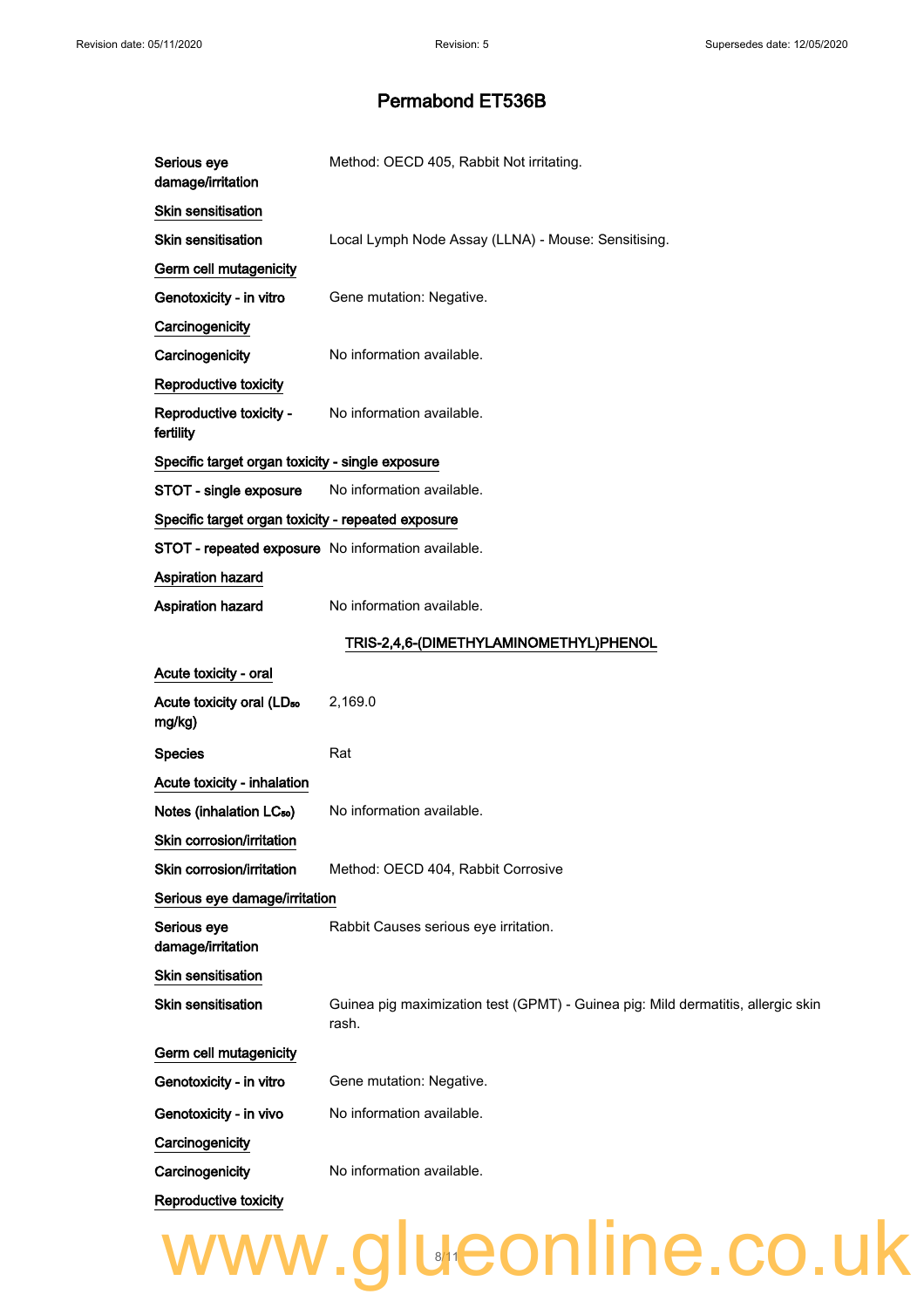|                 | Reproductive toxicity -<br>fertility                                    | Screening - NOAEL 15 mg/kg/day, Oral, Rat F1                                                                                                                                                                                                                                                                                                                     |  |  |  |
|-----------------|-------------------------------------------------------------------------|------------------------------------------------------------------------------------------------------------------------------------------------------------------------------------------------------------------------------------------------------------------------------------------------------------------------------------------------------------------|--|--|--|
|                 | Reproductive toxicity -<br>development                                  | Developmental toxicity: - NOAEL: >150 mg/kg/day, Oral, Rat                                                                                                                                                                                                                                                                                                       |  |  |  |
|                 | Specific target organ toxicity - single exposure                        |                                                                                                                                                                                                                                                                                                                                                                  |  |  |  |
|                 | STOT - single exposure                                                  | No information available.                                                                                                                                                                                                                                                                                                                                        |  |  |  |
|                 | Specific target organ toxicity - repeated exposure                      |                                                                                                                                                                                                                                                                                                                                                                  |  |  |  |
|                 |                                                                         | STOT - repeated exposure No information available.                                                                                                                                                                                                                                                                                                               |  |  |  |
|                 | <b>Aspiration hazard</b>                                                |                                                                                                                                                                                                                                                                                                                                                                  |  |  |  |
|                 | Aspiration hazard                                                       | No information available.                                                                                                                                                                                                                                                                                                                                        |  |  |  |
|                 | <b>SECTION 12: Ecological information</b>                               |                                                                                                                                                                                                                                                                                                                                                                  |  |  |  |
| Ecotoxicity     |                                                                         | The product is not expected to be hazardous to the environment.                                                                                                                                                                                                                                                                                                  |  |  |  |
| 12.1. Toxicity  |                                                                         |                                                                                                                                                                                                                                                                                                                                                                  |  |  |  |
| <b>Toxicity</b> |                                                                         | The mixture is classified based on the available hazard information for the ingredients as<br>defined in the classification criteria for mixtures for each hazard class or differentiation in<br>Annex I to Regulation 1272/2008/EC. Relevant available health/ecological information for the<br>substances listed under Section 3 is provided in the following. |  |  |  |
|                 | Ecological information on ingredients.                                  |                                                                                                                                                                                                                                                                                                                                                                  |  |  |  |
|                 |                                                                         | <b>POLYAMIDOAMINE</b>                                                                                                                                                                                                                                                                                                                                            |  |  |  |
|                 | Acute aquatic toxicity                                                  |                                                                                                                                                                                                                                                                                                                                                                  |  |  |  |
|                 | Acute toxicity - fish                                                   | LC <sub>50</sub> , 96 hours: 7.07 mg/l, Danio rerio (Zebrafish)                                                                                                                                                                                                                                                                                                  |  |  |  |
|                 | Acute toxicity - aquatic<br>invertebrates                               | EC <sub>50</sub> , 24 hours: 9.72 mg/l, Daphnia magna                                                                                                                                                                                                                                                                                                            |  |  |  |
|                 | Acute toxicity - aquatic<br>plants                                      | EC <sub>50</sub> , 72 hours: 4.34 mg/l, Pseudokirchneriella subcapitata                                                                                                                                                                                                                                                                                          |  |  |  |
|                 | Acute toxicity -<br>microorganisms                                      | EC <sub>50</sub> , 3 hours: 384 mg/l, Activated sludge                                                                                                                                                                                                                                                                                                           |  |  |  |
|                 |                                                                         | <b>MERCAPTAN-TERMINATED OLIGOMER</b>                                                                                                                                                                                                                                                                                                                             |  |  |  |
|                 | Acute aquatic toxicity                                                  |                                                                                                                                                                                                                                                                                                                                                                  |  |  |  |
|                 | Acute toxicity - fish                                                   | LC <sub>50</sub> , 96 hours: 87 mg/l, Danio rerio (Zebrafish)                                                                                                                                                                                                                                                                                                    |  |  |  |
|                 | Acute toxicity - aquatic<br>invertebrates                               | EC <sub>50</sub> , 48 hours: 12 mg/l, Daphnia magna                                                                                                                                                                                                                                                                                                              |  |  |  |
|                 | Acute toxicity - aquatic<br>plants                                      | EC <sub>50</sub> , 72 hours: >733 mg/l, Desmodesmus subspicatus                                                                                                                                                                                                                                                                                                  |  |  |  |
|                 | Acute toxicity -<br>microorganisms                                      | EC <sub>50</sub> , 3 hours: > 1000 mg/l, Activated sludge                                                                                                                                                                                                                                                                                                        |  |  |  |
|                 | Chronic aquatic toxicity<br>Chronic toxicity - aquatic<br>invertebrates | NOEC, 21 days: 3.5 mg/l, Daphnia magna                                                                                                                                                                                                                                                                                                                           |  |  |  |
|                 |                                                                         | www.glueonline.co.uk                                                                                                                                                                                                                                                                                                                                             |  |  |  |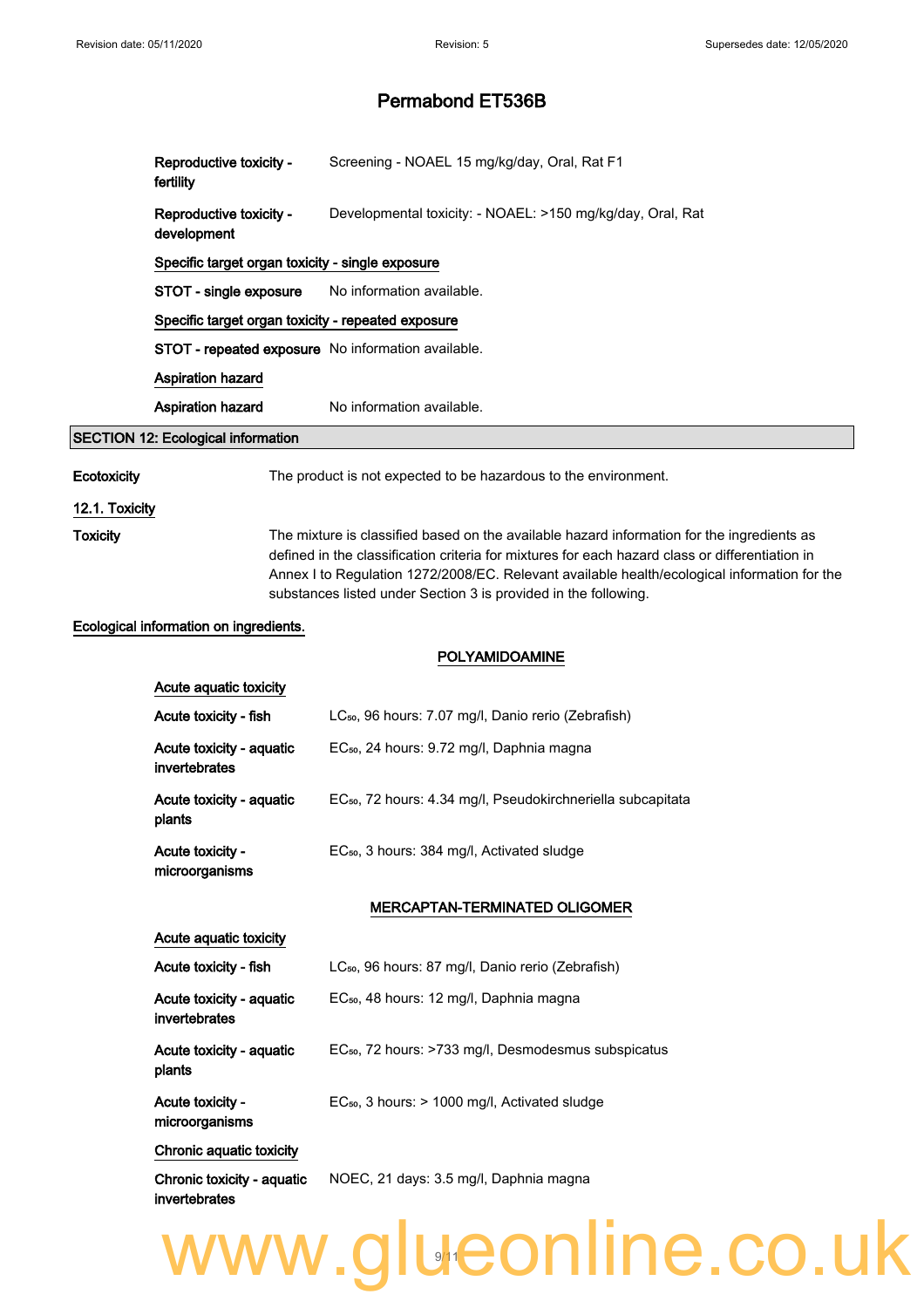#### TRIS-2,4,6-(DIMETHYLAMINOMETHYL)PHENOL

|                              | Acute aquatic toxicity                     |                    |                                                                                                                                                                                                                     |
|------------------------------|--------------------------------------------|--------------------|---------------------------------------------------------------------------------------------------------------------------------------------------------------------------------------------------------------------|
|                              |                                            |                    |                                                                                                                                                                                                                     |
|                              | Acute toxicity - fish                      |                    | LC <sub>50</sub> , 96 hours: 175 mg/l, Cyprinus carpio (Common carp)                                                                                                                                                |
|                              | Acute toxicity - aquatic<br>invertebrates  |                    | LC <sub>50</sub> , 96 hours: 718 mg/l, Palaemonetes vulgaris                                                                                                                                                        |
|                              | Acute toxicity - aquatic<br>plants         |                    | EC <sub>50</sub> , 72 hours: 84 mg/l, Scenedesmus subspicatus                                                                                                                                                       |
|                              | Acute toxicity -<br>microorganisms         |                    | NOEC, 28 days: 2 mg/l, Activated sludge                                                                                                                                                                             |
|                              | 12.2. Persistence and degradability        |                    |                                                                                                                                                                                                                     |
|                              |                                            |                    | Persistence and degradability There are no data on the degradability of this product.                                                                                                                               |
|                              | 12.3. Bioaccumulative potential            |                    |                                                                                                                                                                                                                     |
|                              | <b>Bioaccumulative potential</b>           |                    | No data available on bioaccumulation.                                                                                                                                                                               |
| <b>Partition coefficient</b> |                                            | Not available.     |                                                                                                                                                                                                                     |
| 12.4. Mobility in soil       |                                            |                    |                                                                                                                                                                                                                     |
| <b>Mobility</b>              |                                            | No data available. |                                                                                                                                                                                                                     |
|                              | 12.5. Results of PBT and vPvB assessment   |                    |                                                                                                                                                                                                                     |
| assessment                   | Results of PBT and vPvB                    |                    | This substance is not classified as PBT or vPvB according to current EU criteria.                                                                                                                                   |
|                              | 12.6. Other adverse effects                |                    |                                                                                                                                                                                                                     |
| Other adverse effects        |                                            | None known.        |                                                                                                                                                                                                                     |
|                              | <b>SECTION 13: Disposal considerations</b> |                    |                                                                                                                                                                                                                     |
|                              | 13.1. Waste treatment methods              |                    |                                                                                                                                                                                                                     |
| General information          |                                            |                    | Waste disposal should be in accordance with existing Community, National and local<br>regulations Empty containers may contain product residue; follow SDS and label warnings<br>even after they have been emptied. |
| Disposal methods             |                                            |                    | Do not empty into drains, dispose of this material and its container at hazardous or special<br>waste collection point.                                                                                             |
| Waste class                  |                                            | substances.        | 08 04 09* waste adhesives and sealants containing organic solvents or other dangerous                                                                                                                               |
|                              | <b>SECTION 14: Transport information</b>   |                    |                                                                                                                                                                                                                     |
| General                      |                                            |                    | The product is not classified as dangerous for carriage.                                                                                                                                                            |
| 14.1. UN number              |                                            |                    |                                                                                                                                                                                                                     |
| Not applicable.              |                                            |                    |                                                                                                                                                                                                                     |

#### 14.2. UN proper shipping name

Not applicable.

#### 14.3. Transport hazard class(es)

Not applicable.